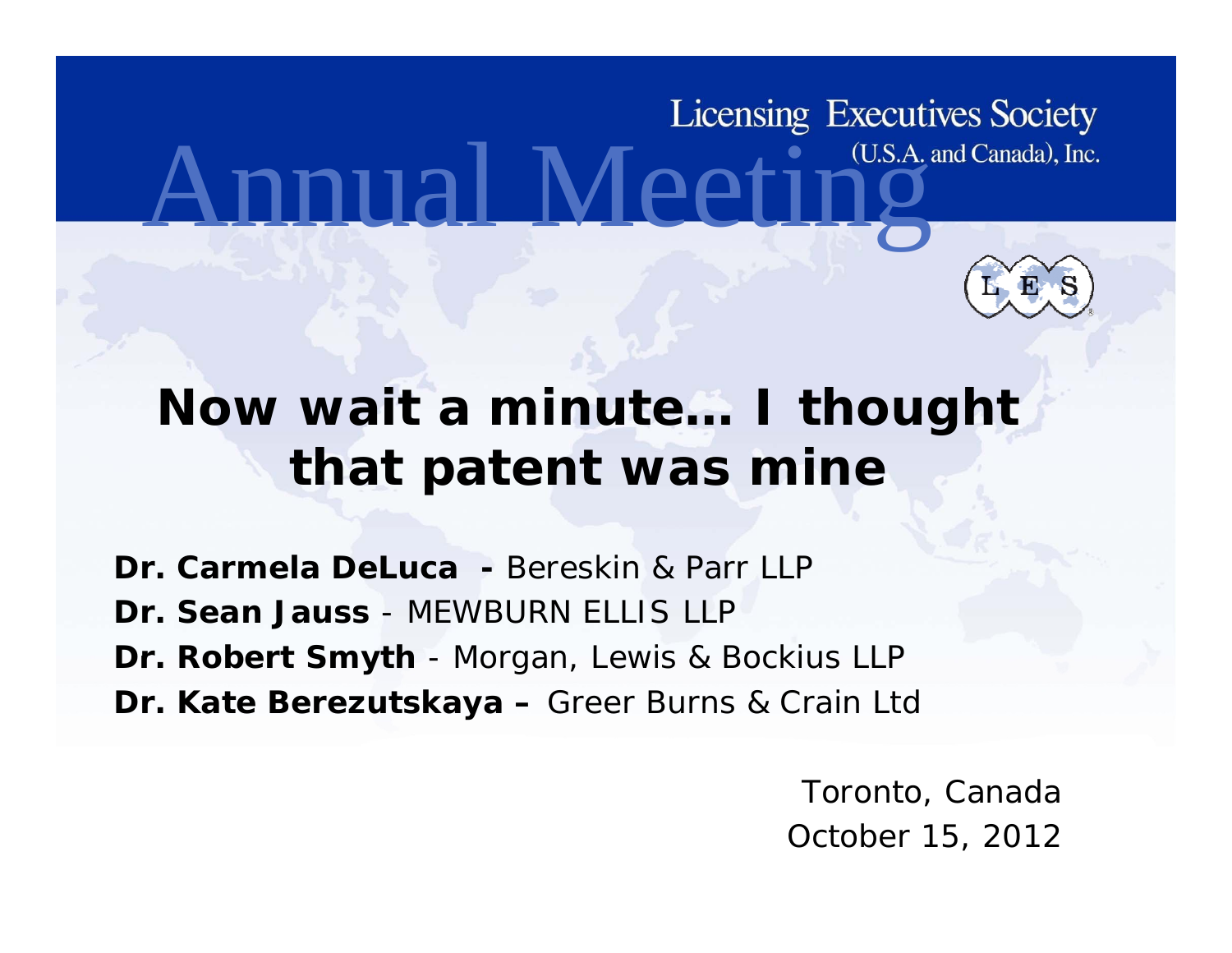#### Introduction to Joint R&D Agreements

- a collaboration between 2 or more parties to develop a new product or process
- they can involve:
	- governments (or their quangos)
	- universities
	- private sector
	- $\bullet$  consultants

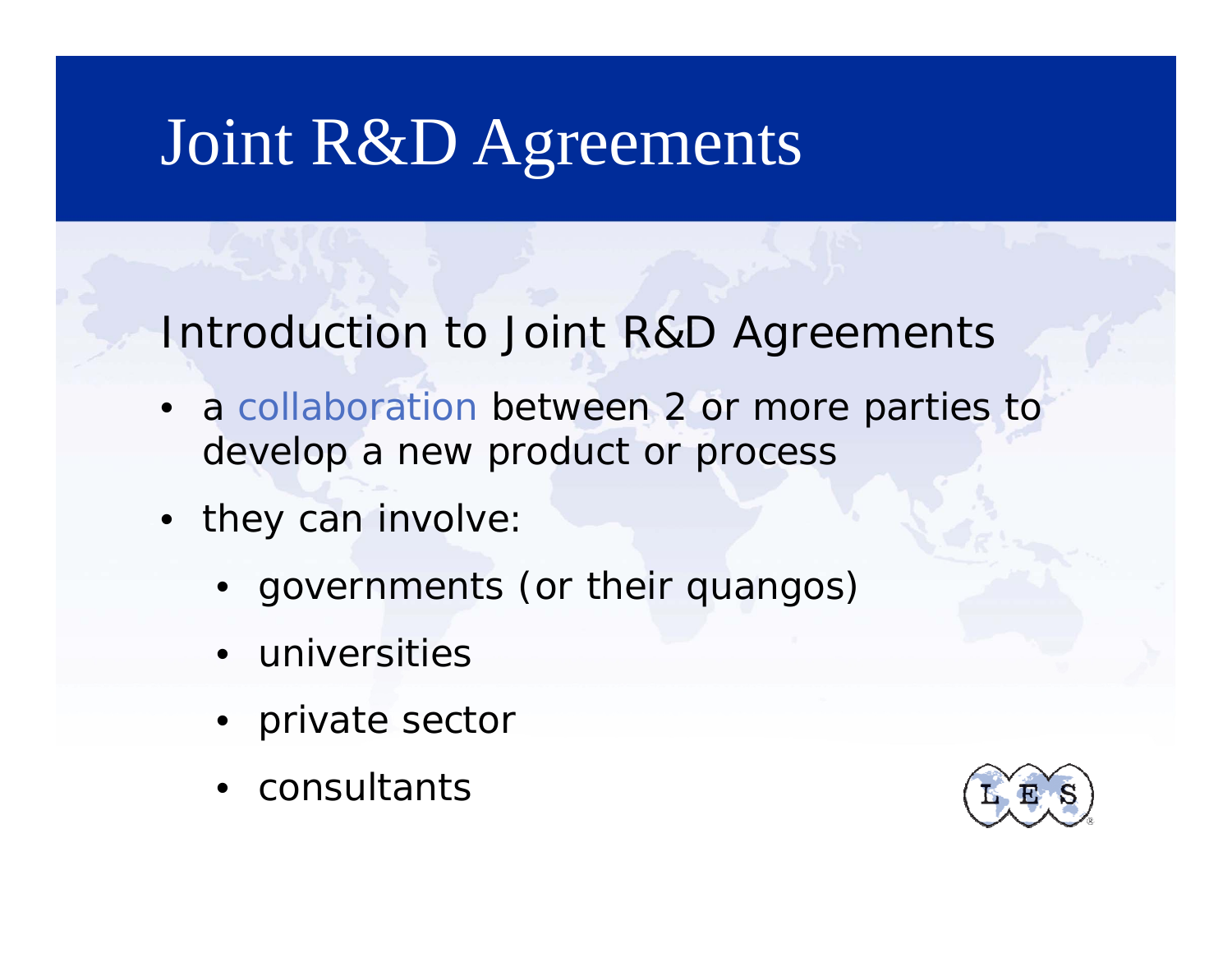Introduction to Joint R&D Agreements

- •• not a joint venture, partnership, agency, joint commercialization, or outsourcing contract
- it is important to understand the laws, policies and contracts that apply
- the legally difficult areas tend to focused on, e.g. liability, IP and competition
- but also consider "management" terms

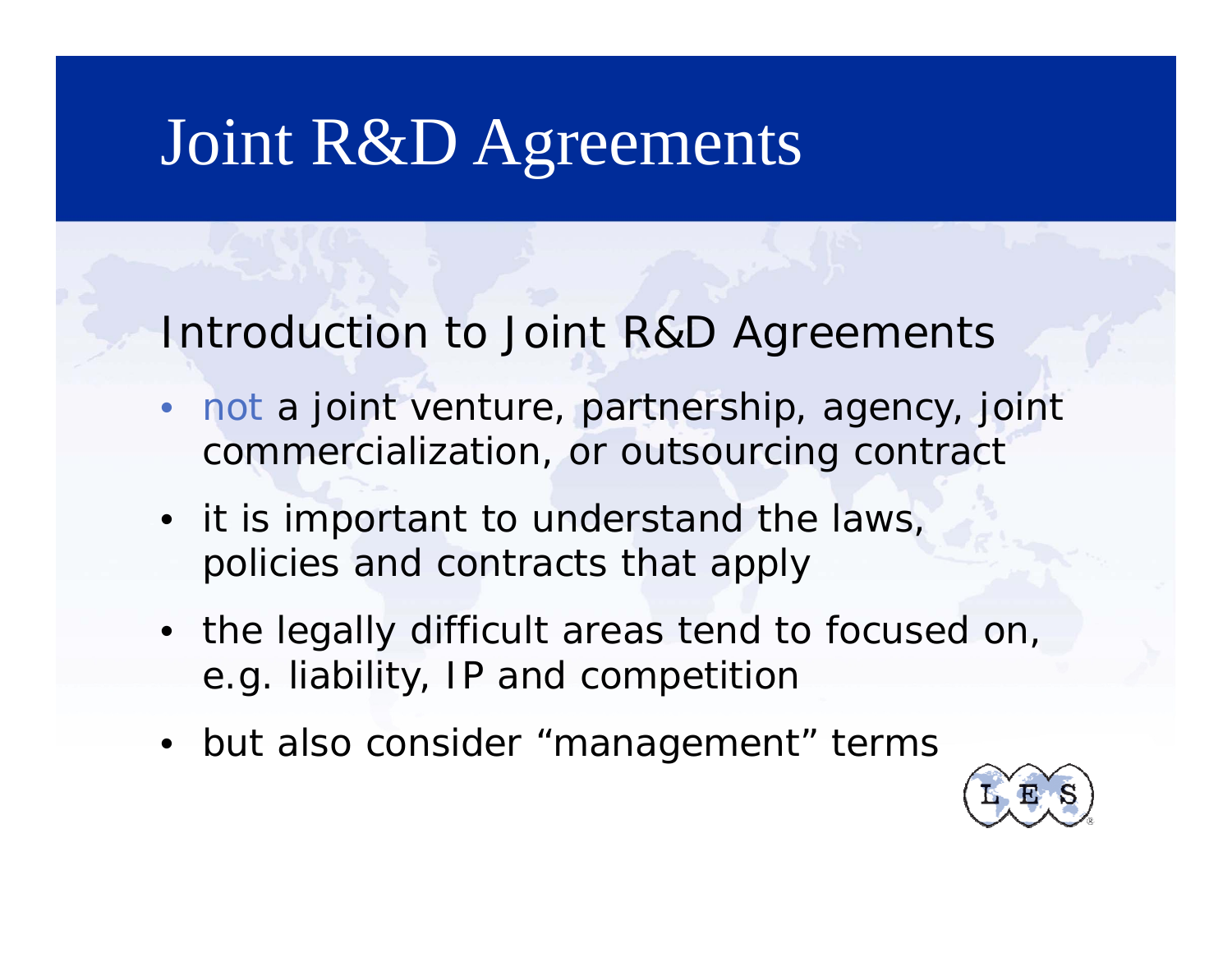"management" terms

- the work plan who does what, what each party provides and when it is due
- •reporting
- •**•** success criteria
- •governance and allocation of responsibilities
- •budget management & auditing
- $\bullet~$  alternative dispute resolution

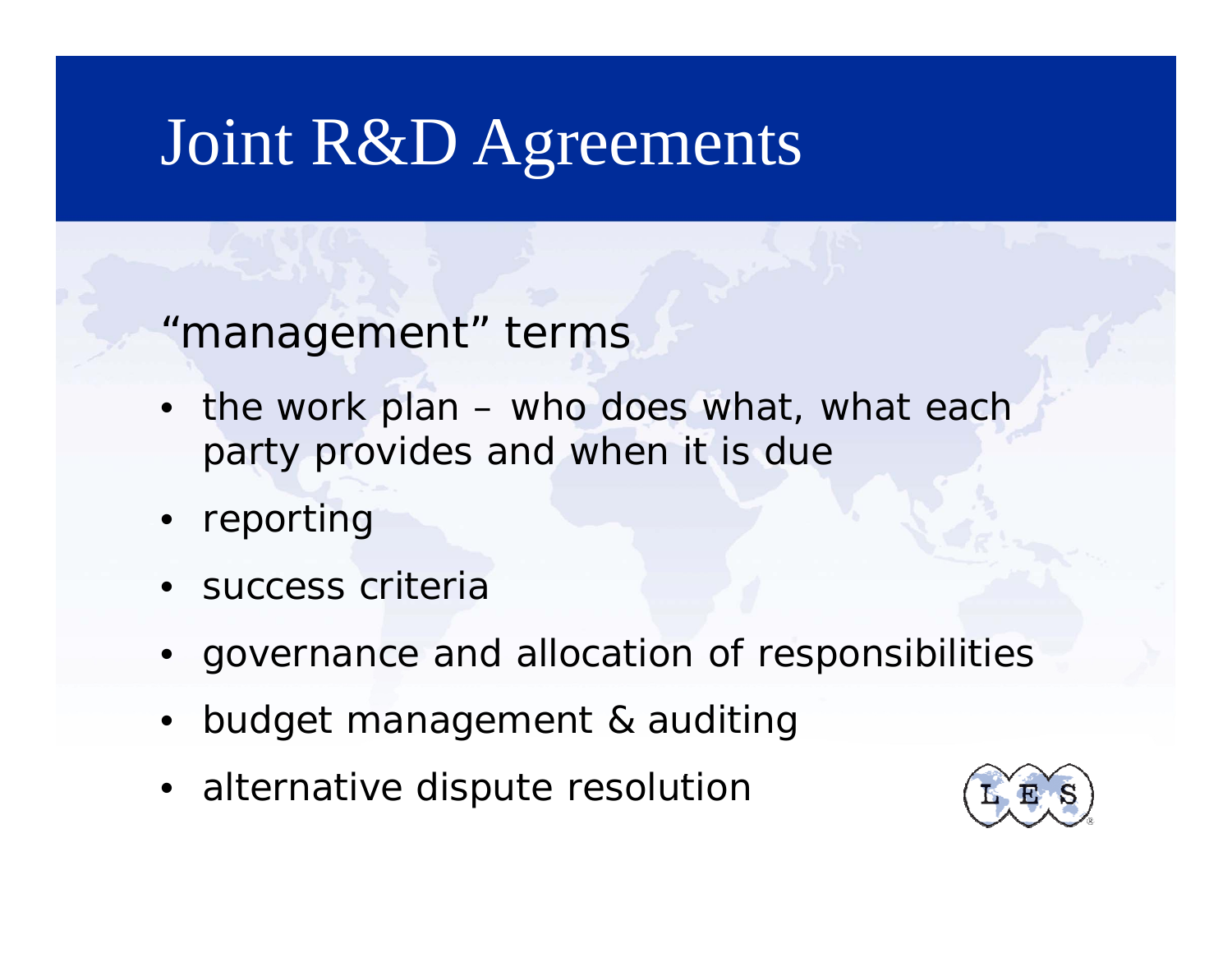Some of the IP issues to be considered

- background/pre-existing IP
- pre-existing know how register
- foreground/arising IP
- •co-ownership of foreground IP
- "access rights" aka licensing rights both for the project and afterwards

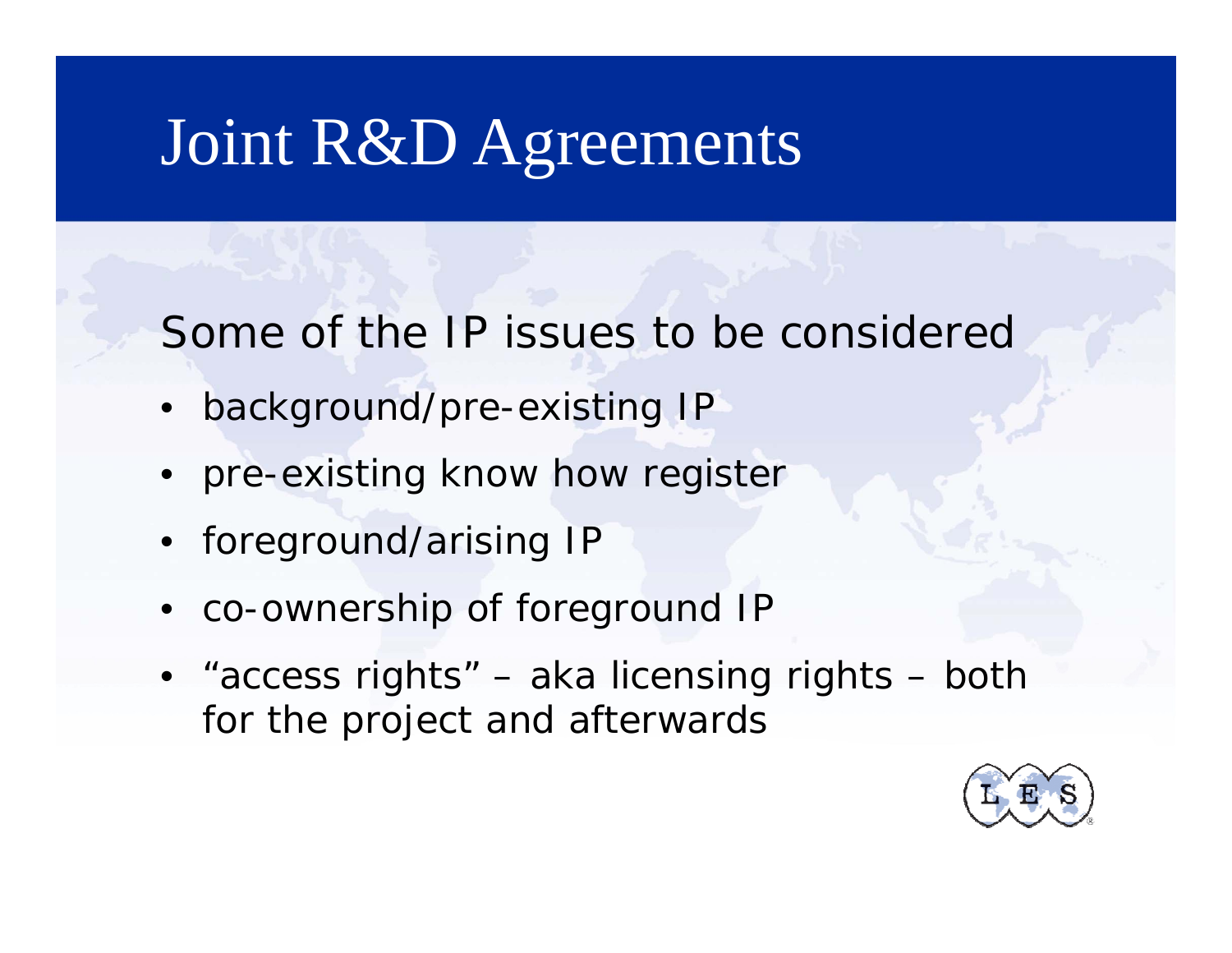## Inventorship in US

•Inventorship determined by conception of invention in claims under US law.

•Inventorship can be used to determine rights under Joint R&D Agreement to avoid confusion as to respective IP rights under Agreement.

•If an inventor is present from collaborator, then usually there are rights to collaborator under Joint R&D Agreement unless provided otherwise.

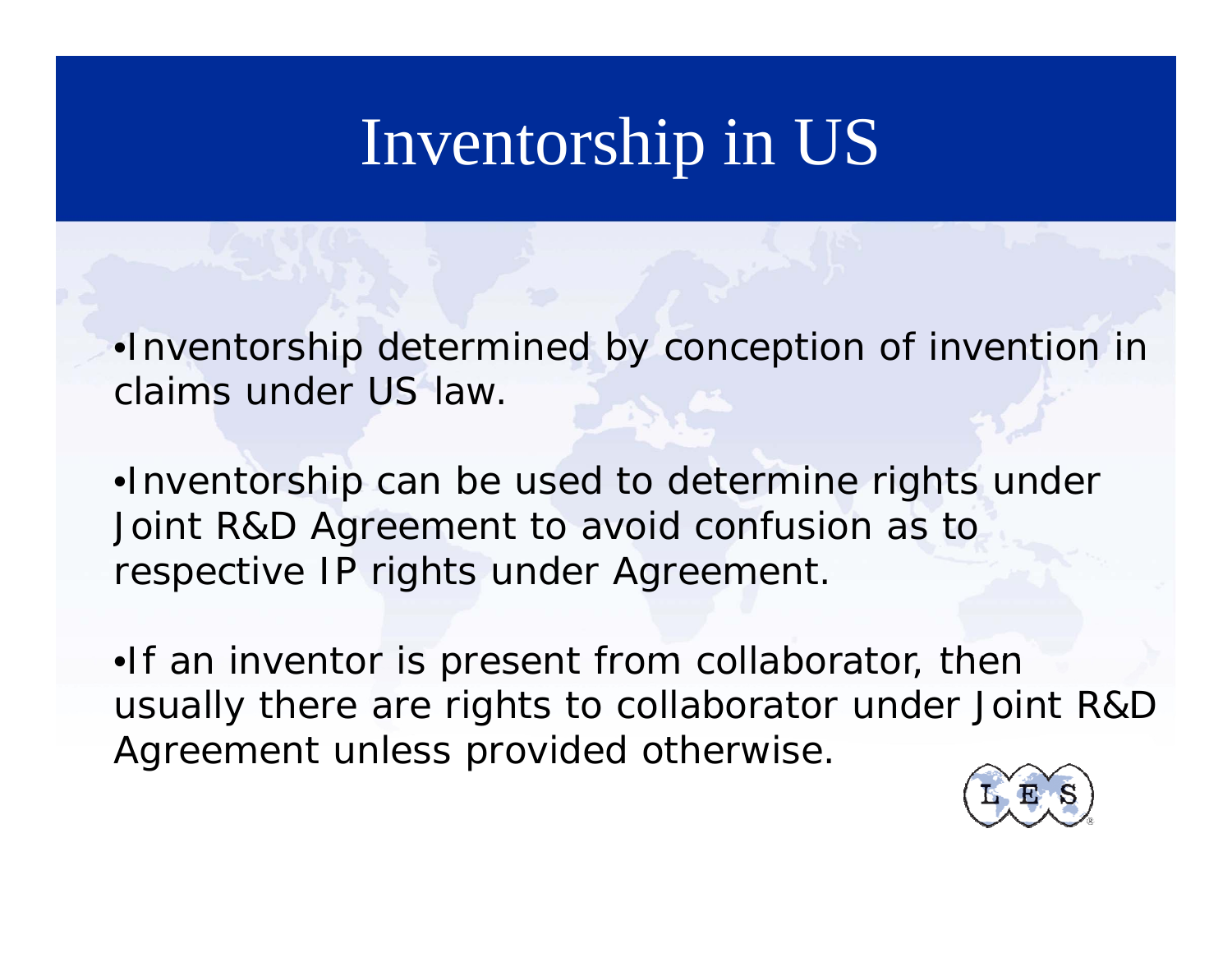An EU perspective on IP: FP7 contracts

- funding programmes created by the EU to support specific research areas
- FP7 contracts are exceedingly complicated, but they represent the Euro-view of how IP should be managed when centrally funded
- contracts must be read in conjunction with the Rules of Participation and the Grant Agreement Annex II (General Conditions)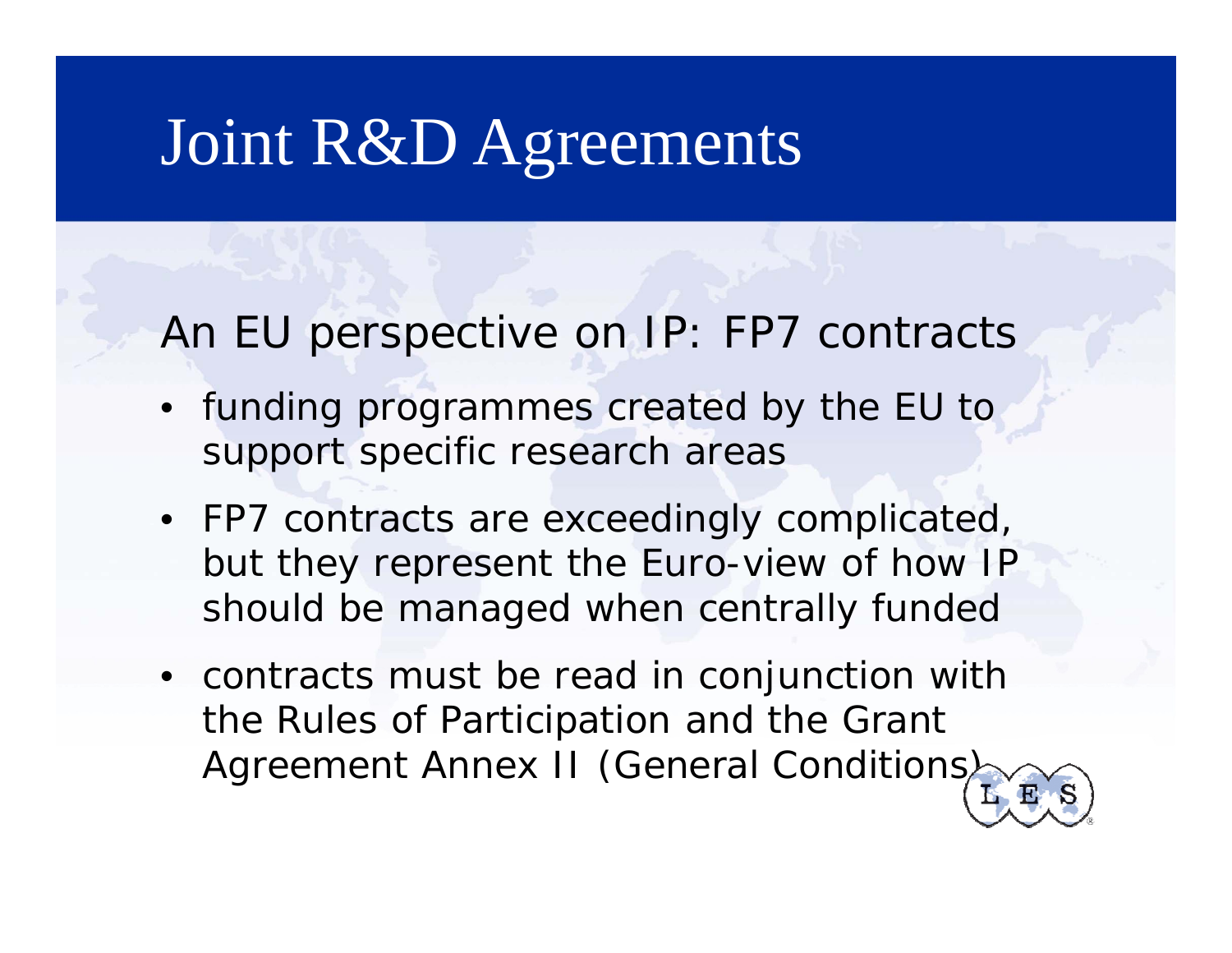#### IPR under FP7

- •• IPR under FP7 is treated as a series of duties and rights
- the intention is to encourage dissemination and commercial exploitation as both serve the public interest
- foreground IP and "access rights" are dealt with in separate sections

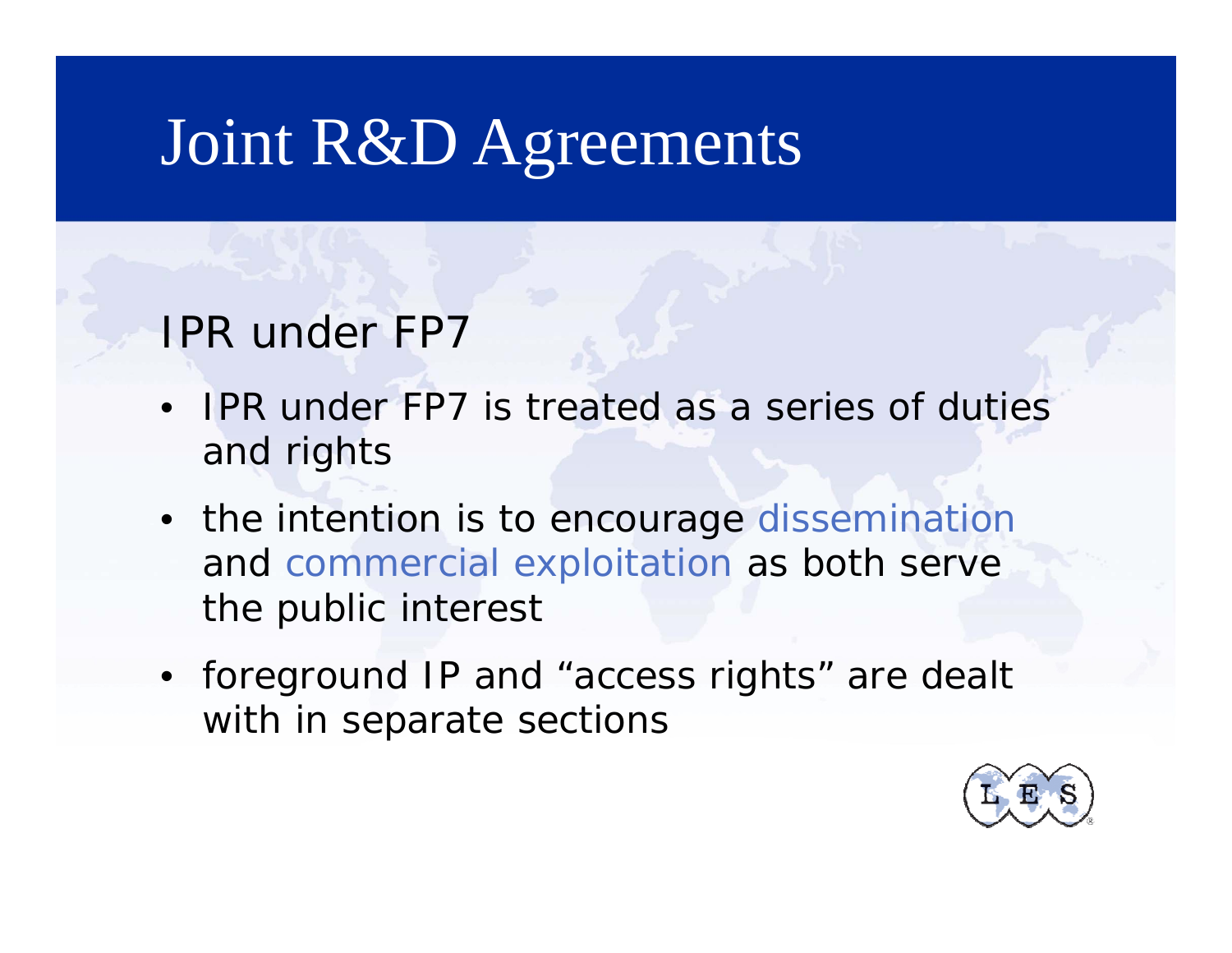Multi-jurisdiction R&D Agreements

- where is the invention being developed?
- •foreign license requirements?
- Canada does not require patent applications made in Canada to be first filed in Canada, however for public servant inventions, written consent is required of the appropriate minister before filing abroad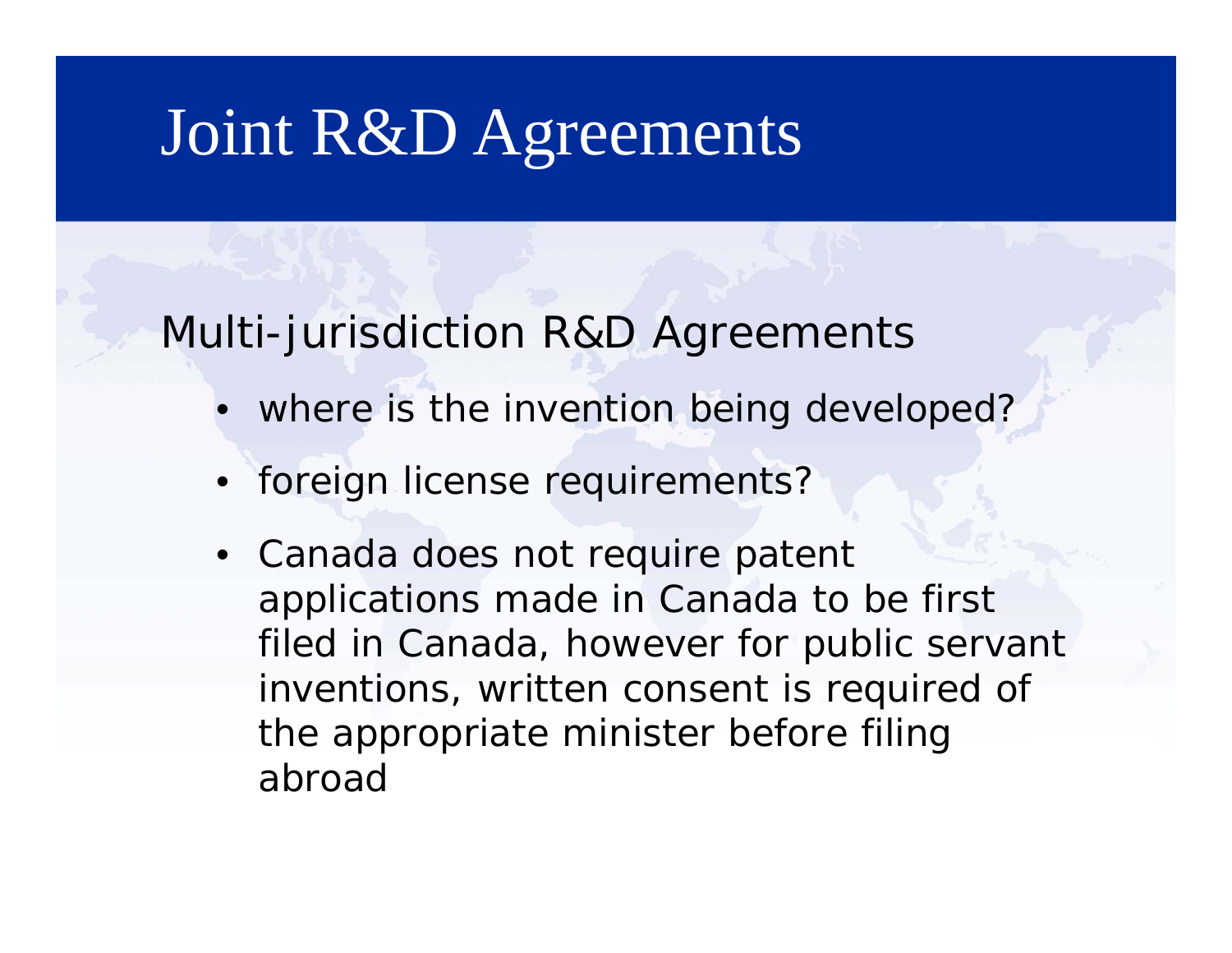Common Ownership Problems

- Failing to appreciate default status of participants (employees, consultants, researchers, students)
- Chain of title issues
- Lack of clarity regarding the rights of each co-owner of jointly owned IP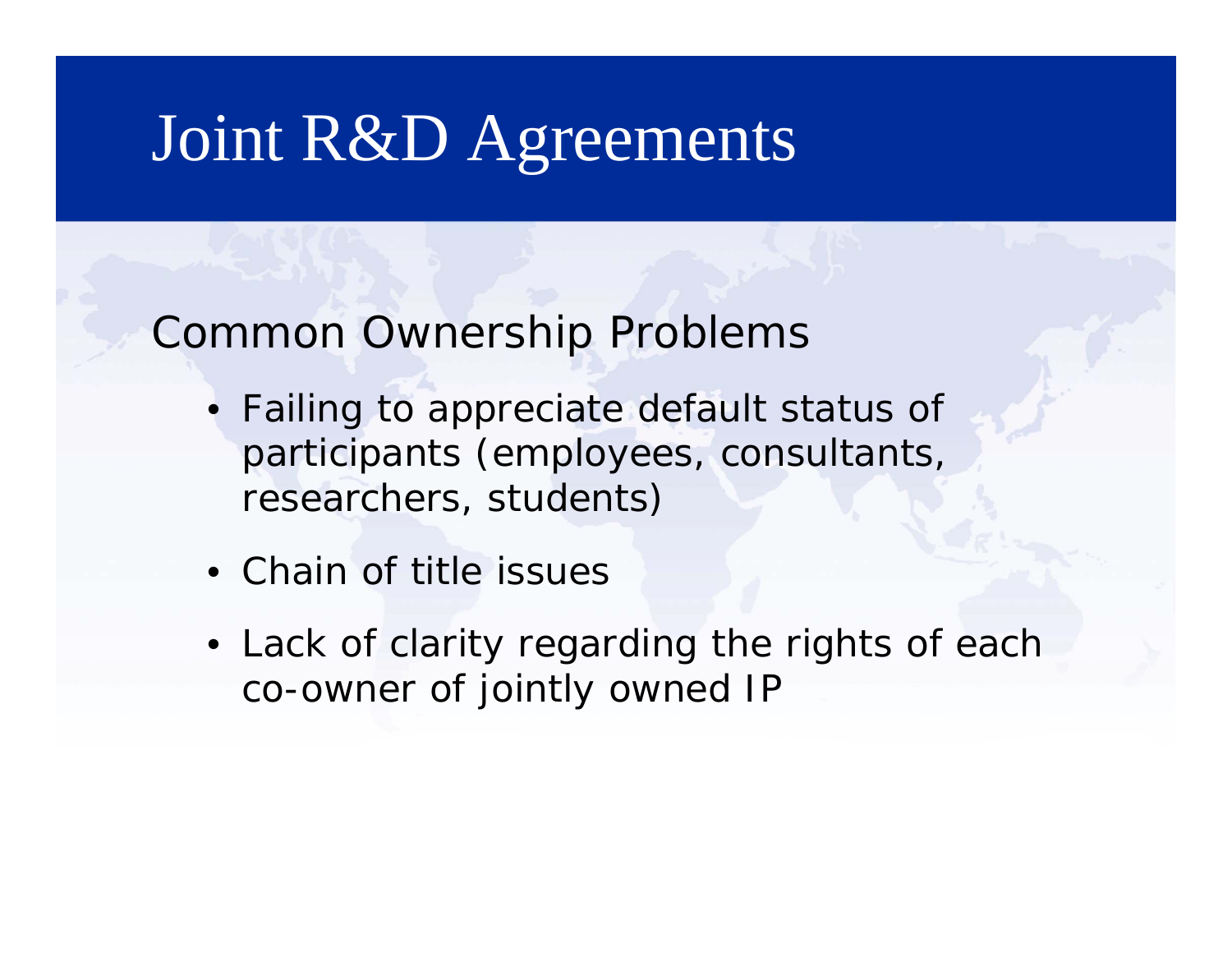- Government employees
	- Inventions created by a government employee while acting within the scope of her duties or employment, or using Government facilities or financial aid or employment, vests in the Crown
- Private employees
	- Usually owned by the employer
- Consultants
	- Usually owned by the consultant
- University Researcher
	- $-$  Depends on the institution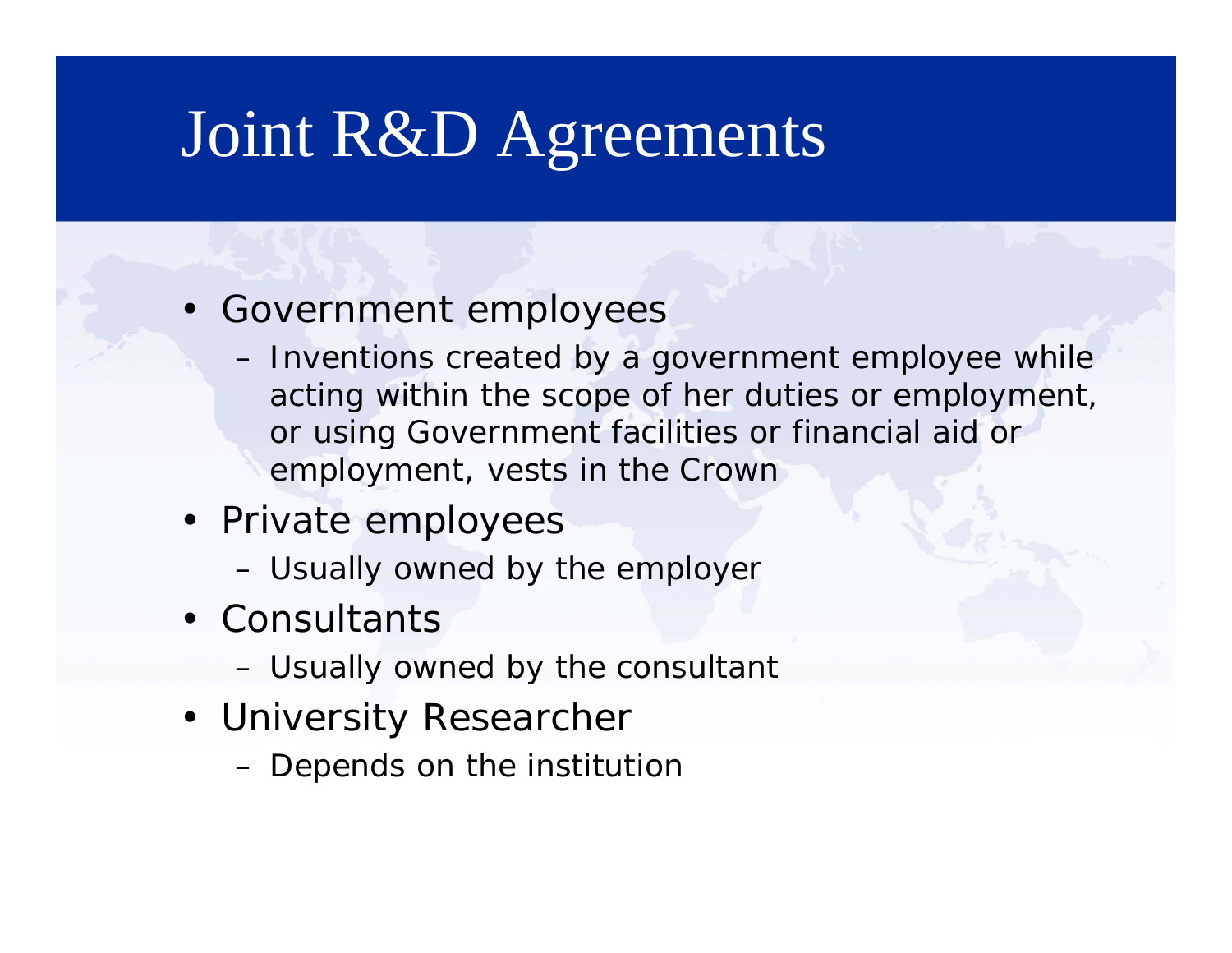Co-ownership can arise due to:

- contract stipulating joint owners as is common in e.g. joint R&D agreement
- assignment of part of interest
- Patent granted to joint inventors or applicants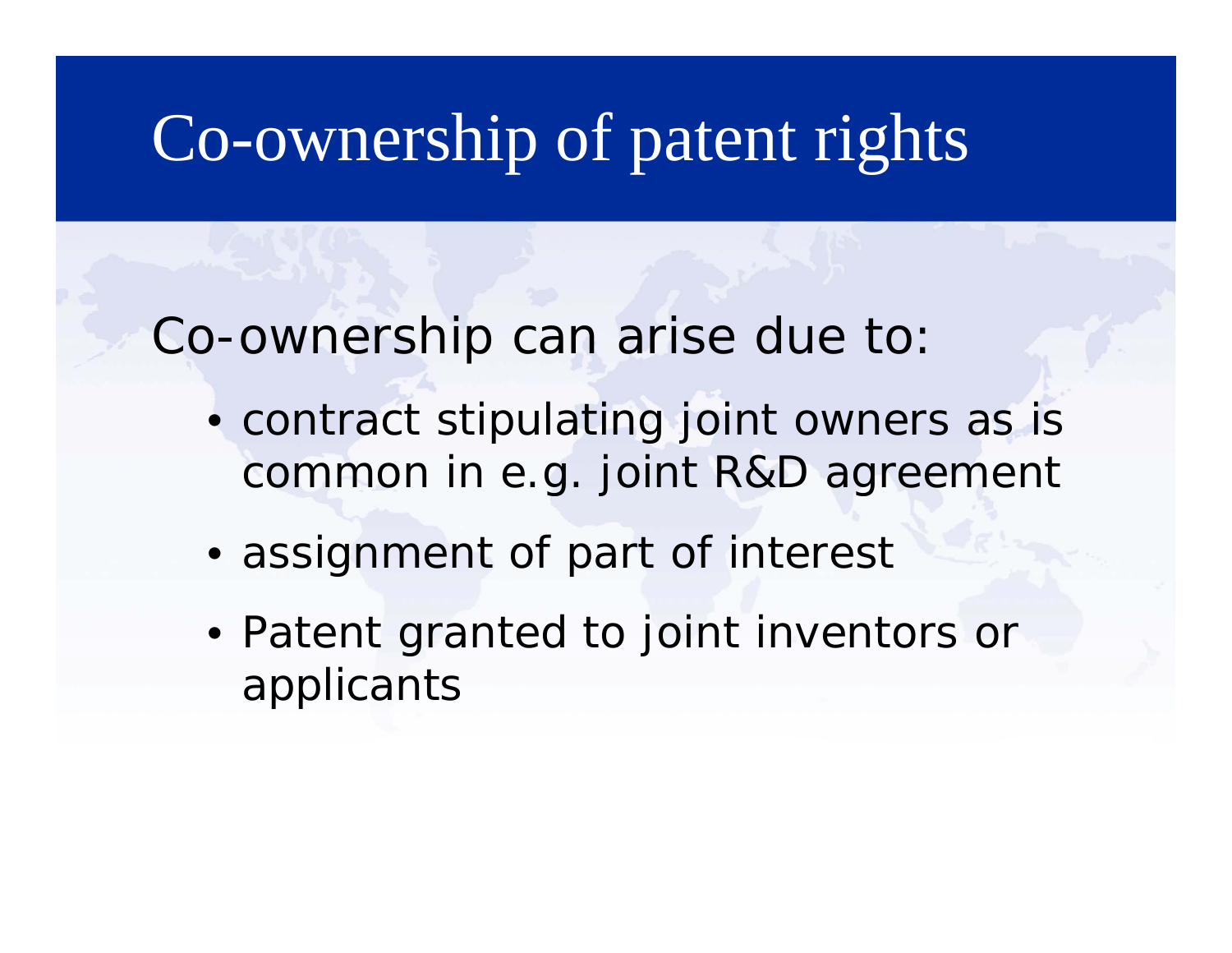Co-ownership of patent rights in Canada

- Paragraph 31(5) of the *Patent Act*, grants that a patent is awarded in the name of all the applicants
- Co-applicants are co-owners
- •• Incorrectly named inventor will retain co ownership in the patent
- Omitted inventor will have no ri ghts in the patent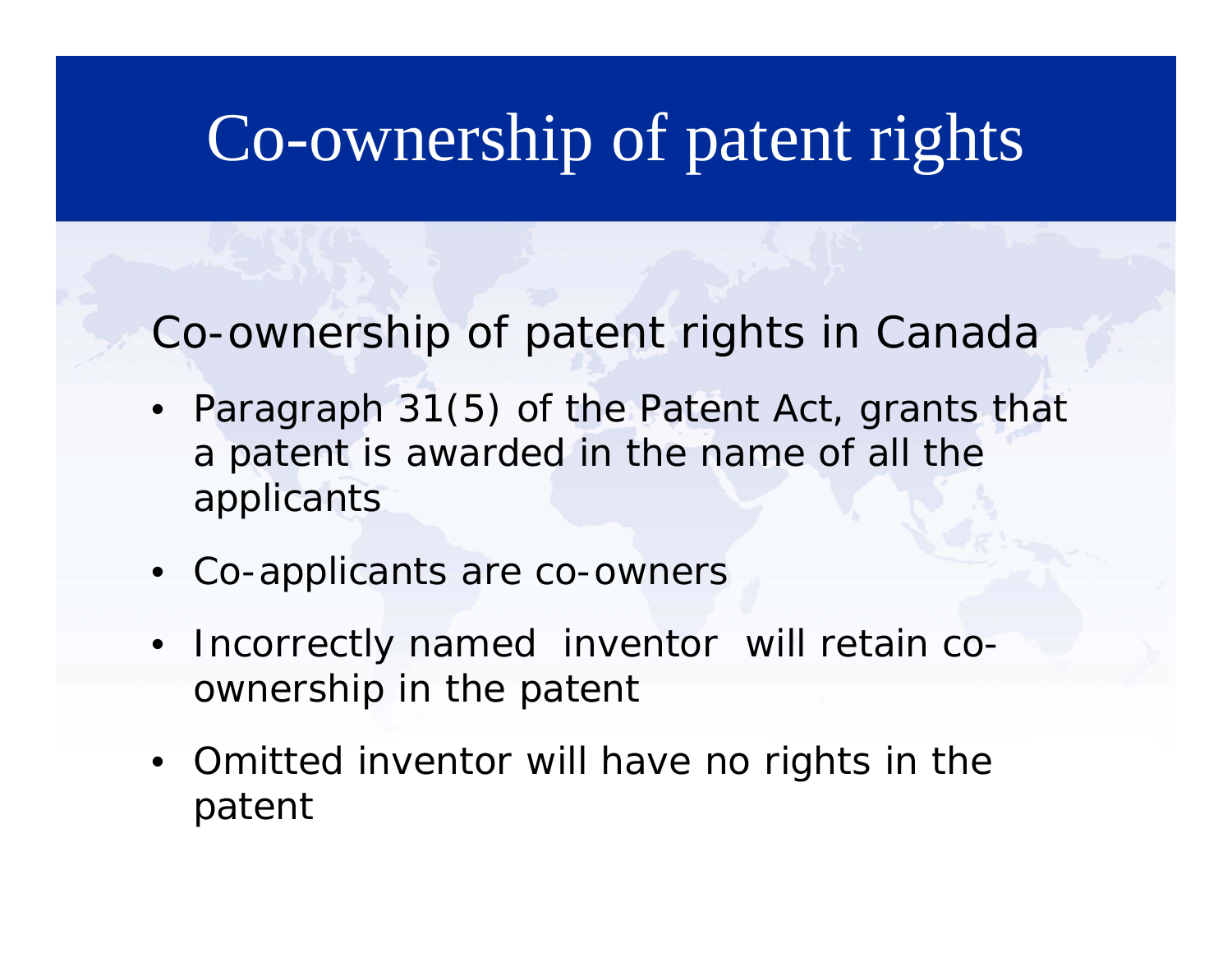- The rights of co-owners are not addressed in the *Patent Act*
- Property and civil rights fall under the jurisdiction of the provinces
- Mixed jurisdiction- Civil law in Quebec, Common -law elsewhere which can give rise to different results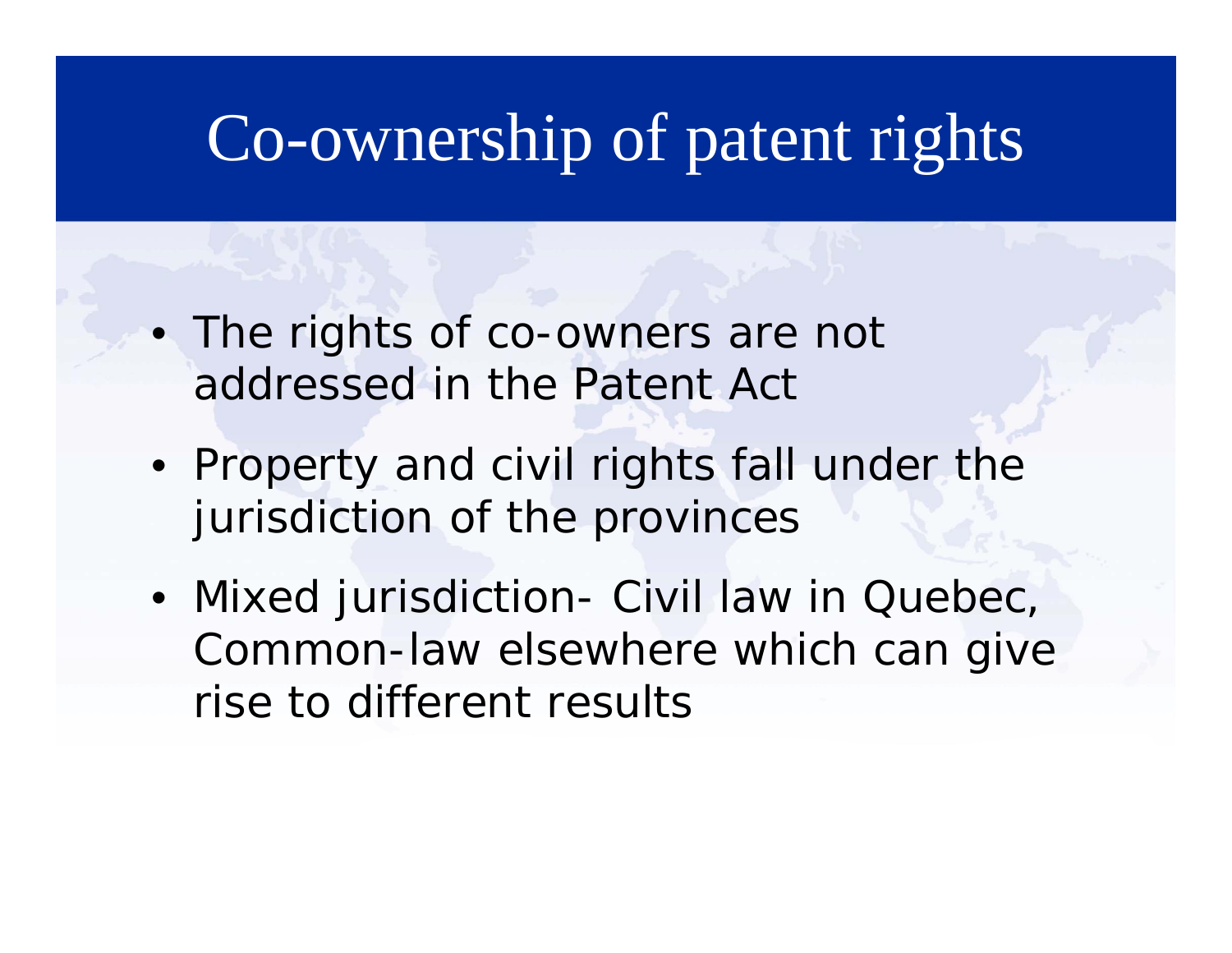#### Common law

- a co-owner can dispose of her full interest without consent of the co owners but cannot dispose of less than her full interest without consent
- assignment or licensing by a coowner of her whole interest does not require consent of the other coowners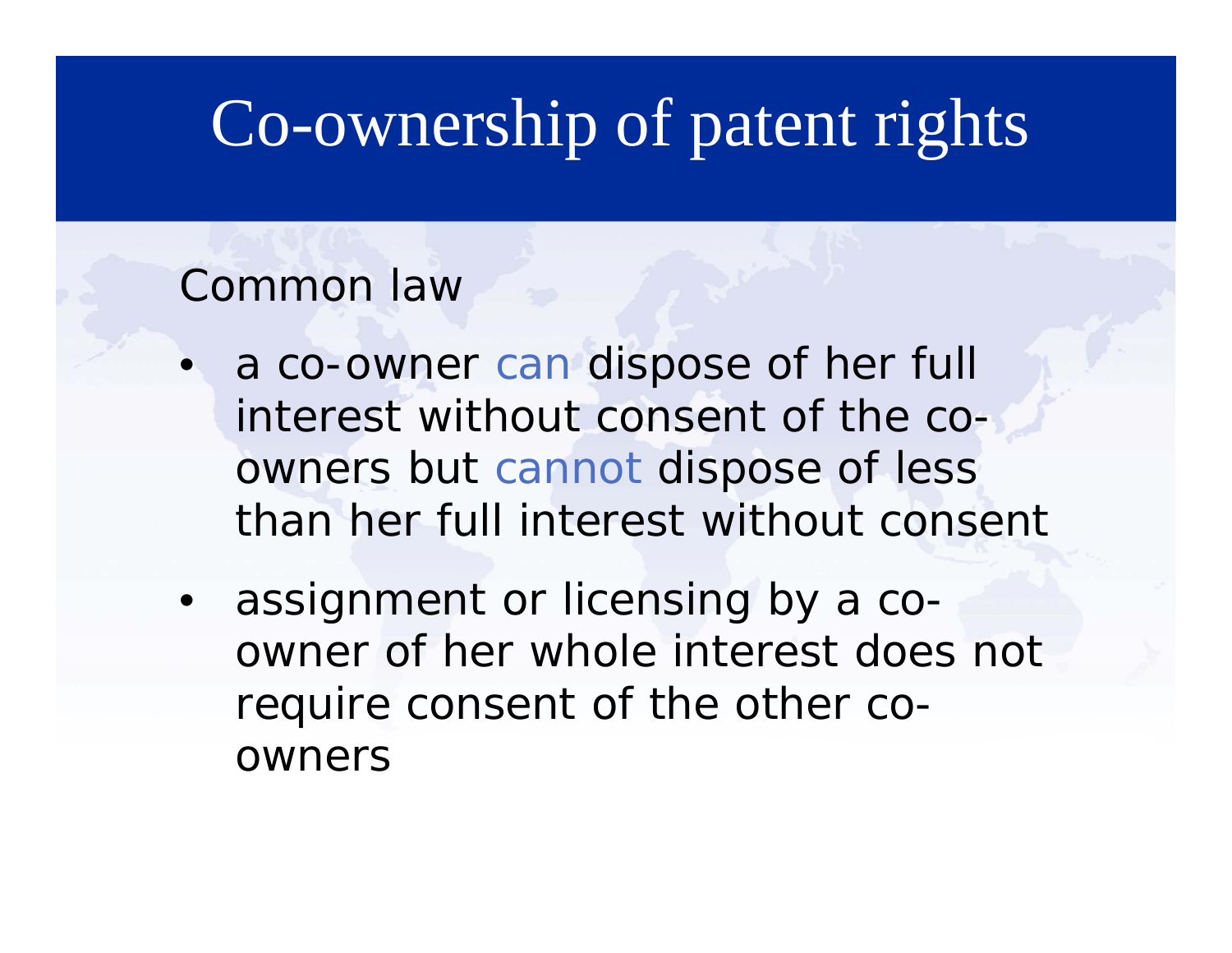Civil law

• restriction on the right of a co-owner to assign his rights by conferring a right of redemption to the other undivided co -owners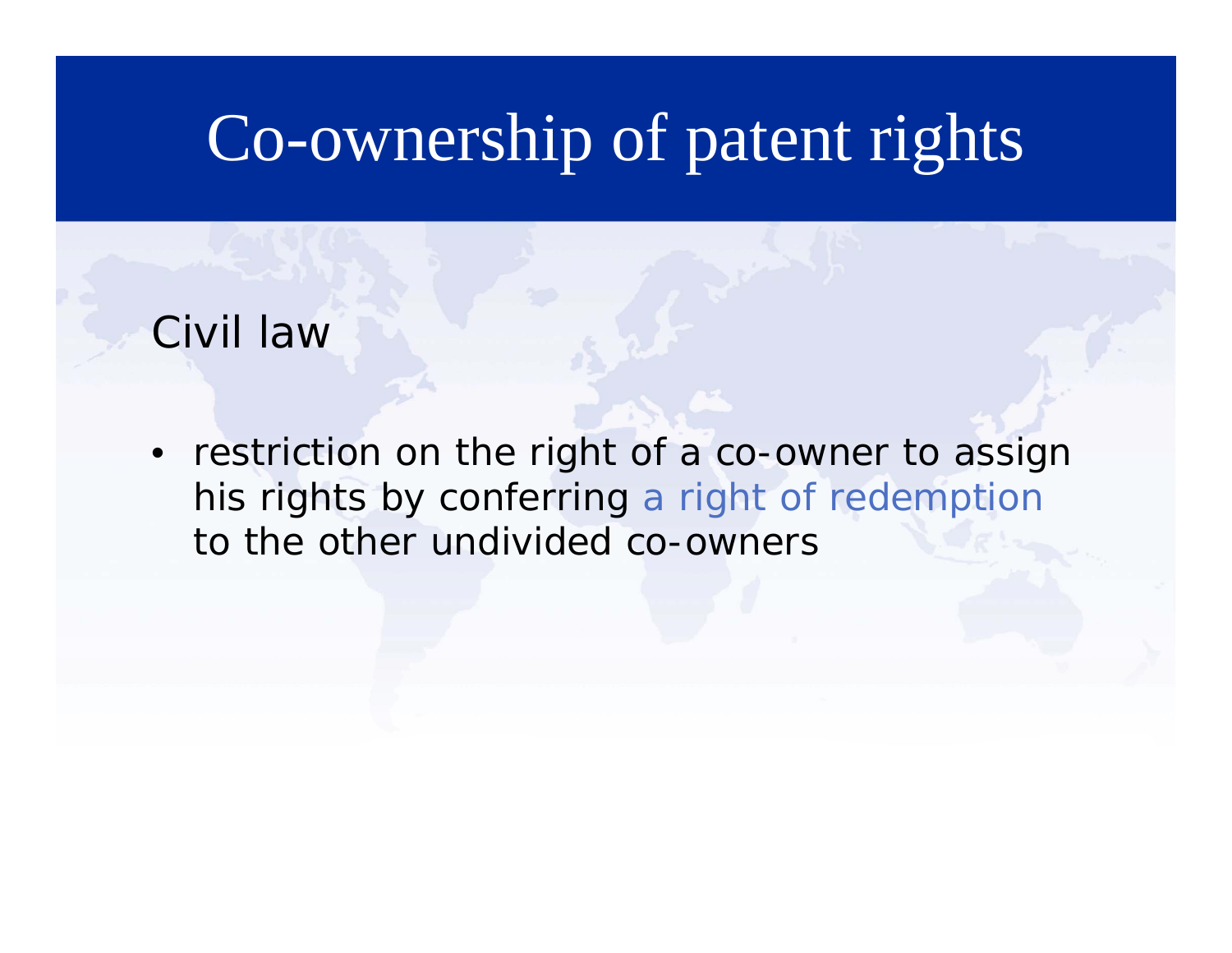- Common-law
	- a co-patentee ma y use an invention without the consent of his co-patentees and for her own benefit
- Civil law
	- patentee cannot ex ploit the invention for his own gain without the consent of her copatentees to whom she owes a duty to render account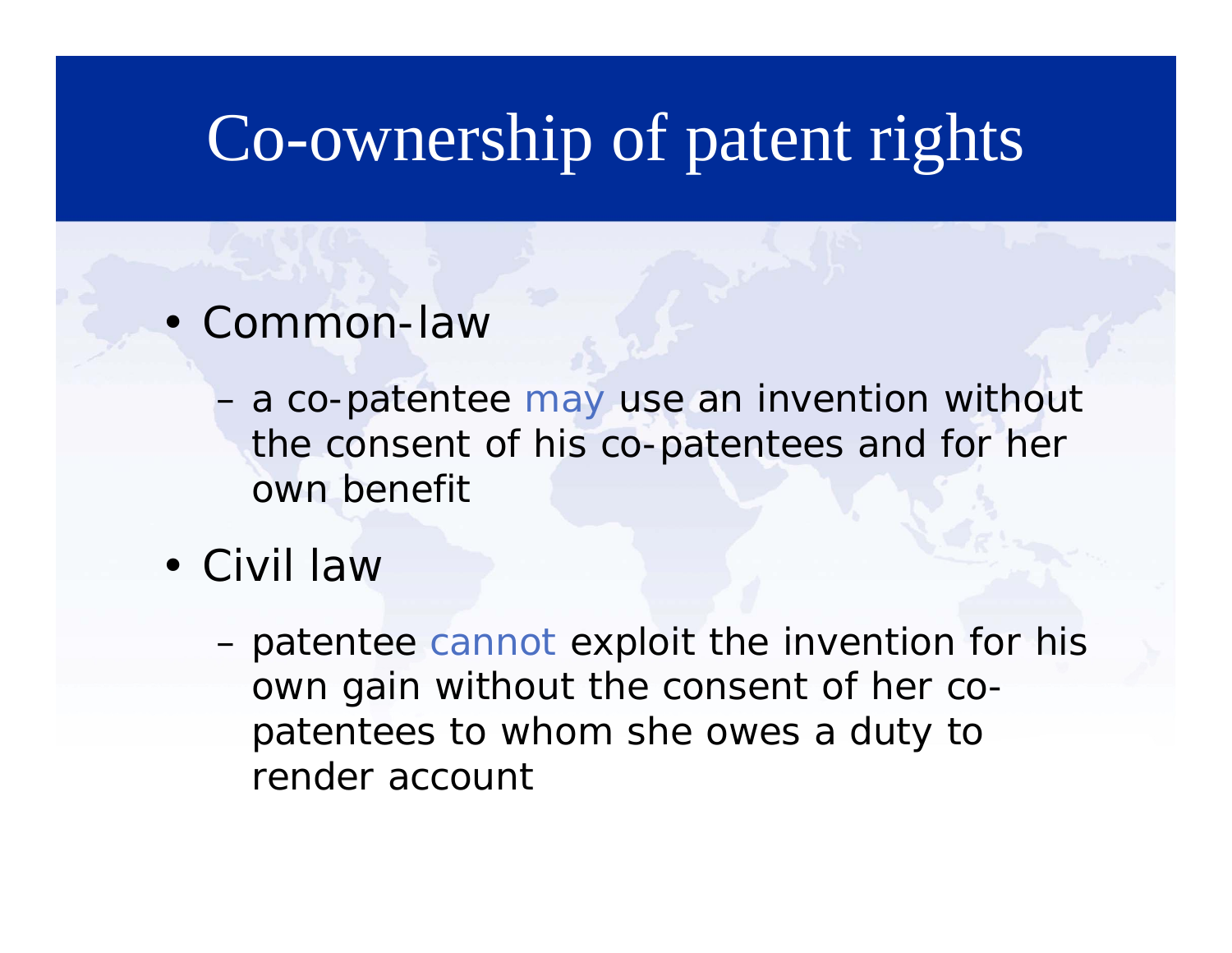#### Co-ownership in Europe

- national rules apply... but they differ between the contracting states of the EPC
- •"an agreement to the contrary" almost always overrides national rules
- it is highly advisable to have an agreement to the contrary as the national rules are often limited or impractical

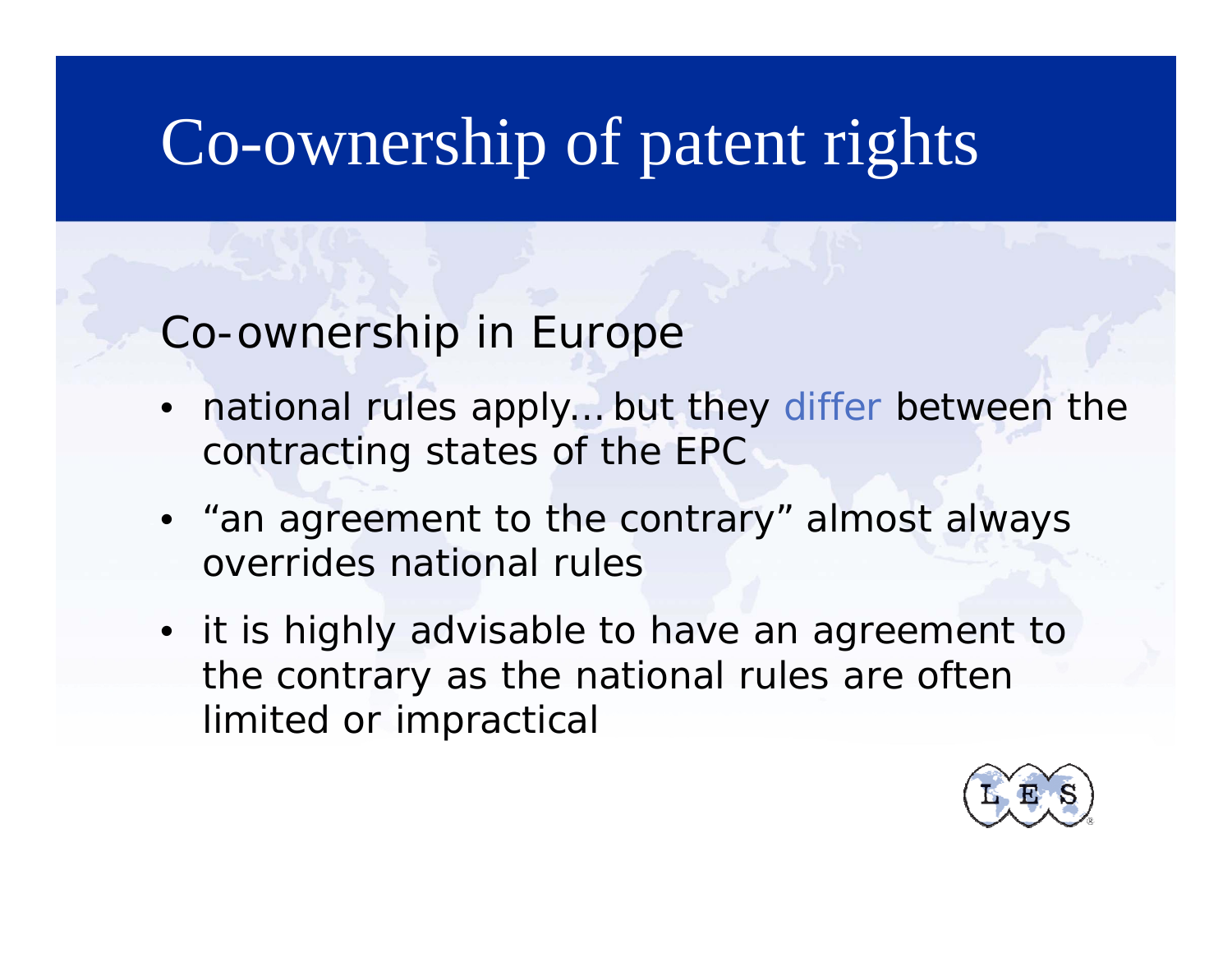Statutory co-ownership rules in the UK

- each co-owner can practice the invention without account to the other
- but a co-owner cannot assign their share or licence or charge or amend the specification of a patent or application without consent of the others

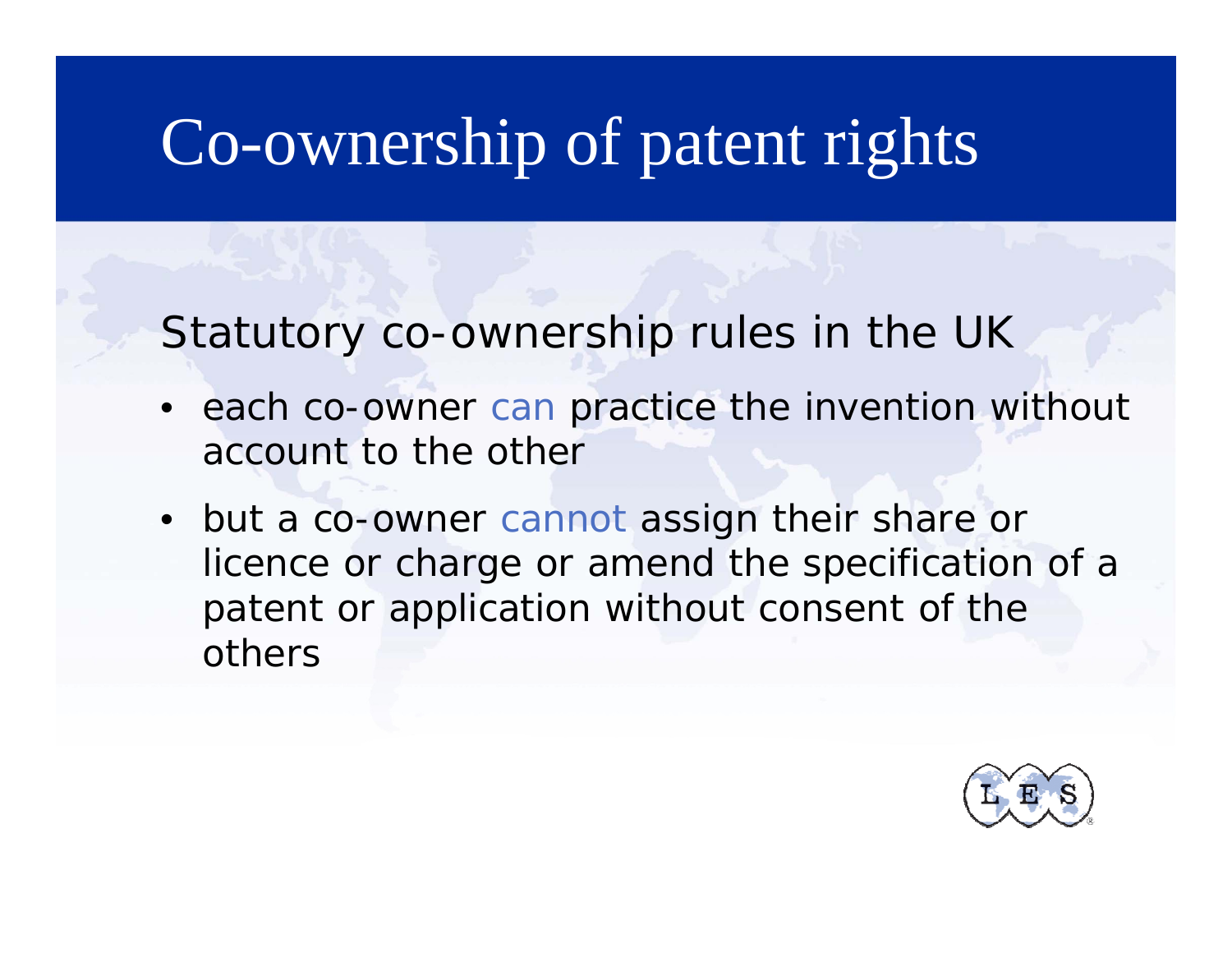Statutory co-ownership rules in France

- a co-owner can practice the invention but has to compensate those not doing so
- they can also assign their share but the others have a pre-emptive right of purchase
- they can grant non-exclusively licenses but have to compensate the others and offer them an assignment
- cannot exclusively license without consent

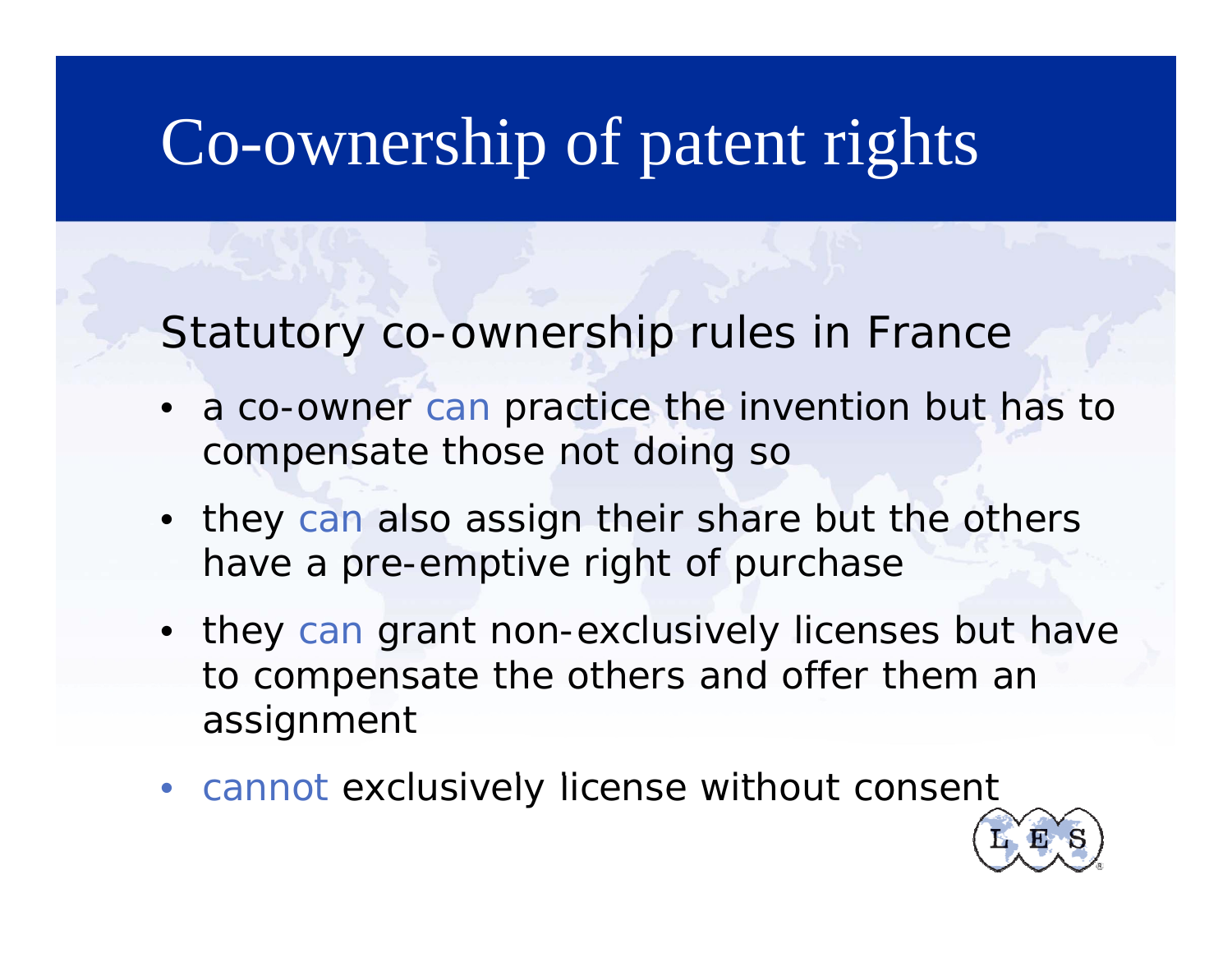Statutory co-ownership rules in Germany

- co-ownership is through a legal entity sharing undivided interests in the patent: a Bruchteilsgemeinschaft (a co-op)
- each co-owner can practice without accounting to the others (so longs as not prejudicial) and can assign (the new owner joins the co-op)
- licensing requires consent of all the co-owners but they can obliged to give it by an majority decision of the co-op

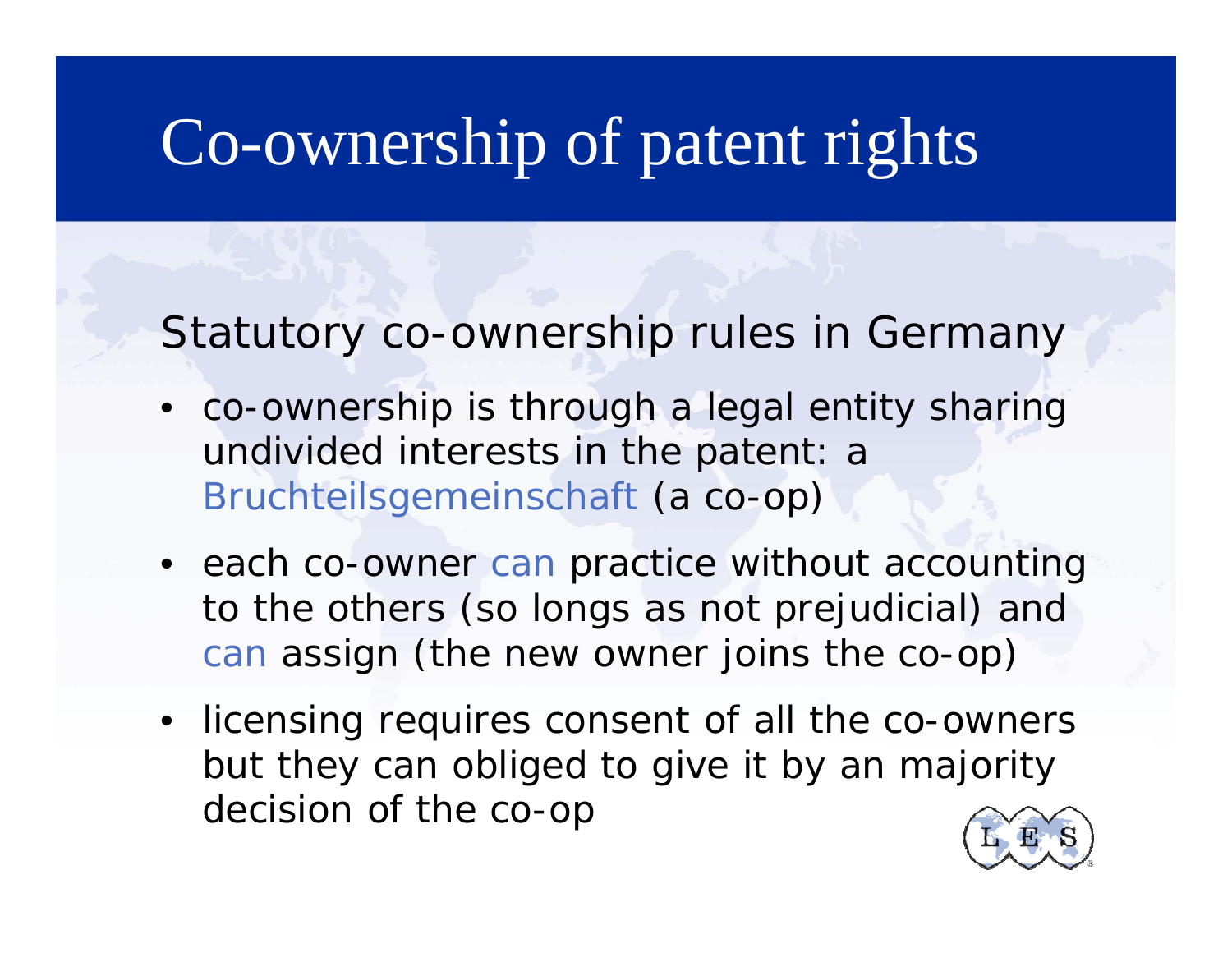#### Factors for Consideration in US

Government Funding: Step -in rights by Government entity (rare in US).

Patent Waiver: Certain government funded projects retain all ownership of inventions and require request for waiver to retain rights.

State Institutions: Each state may have laws which govern assignment of inventions which may impact rights under Joint R&D Agreement.

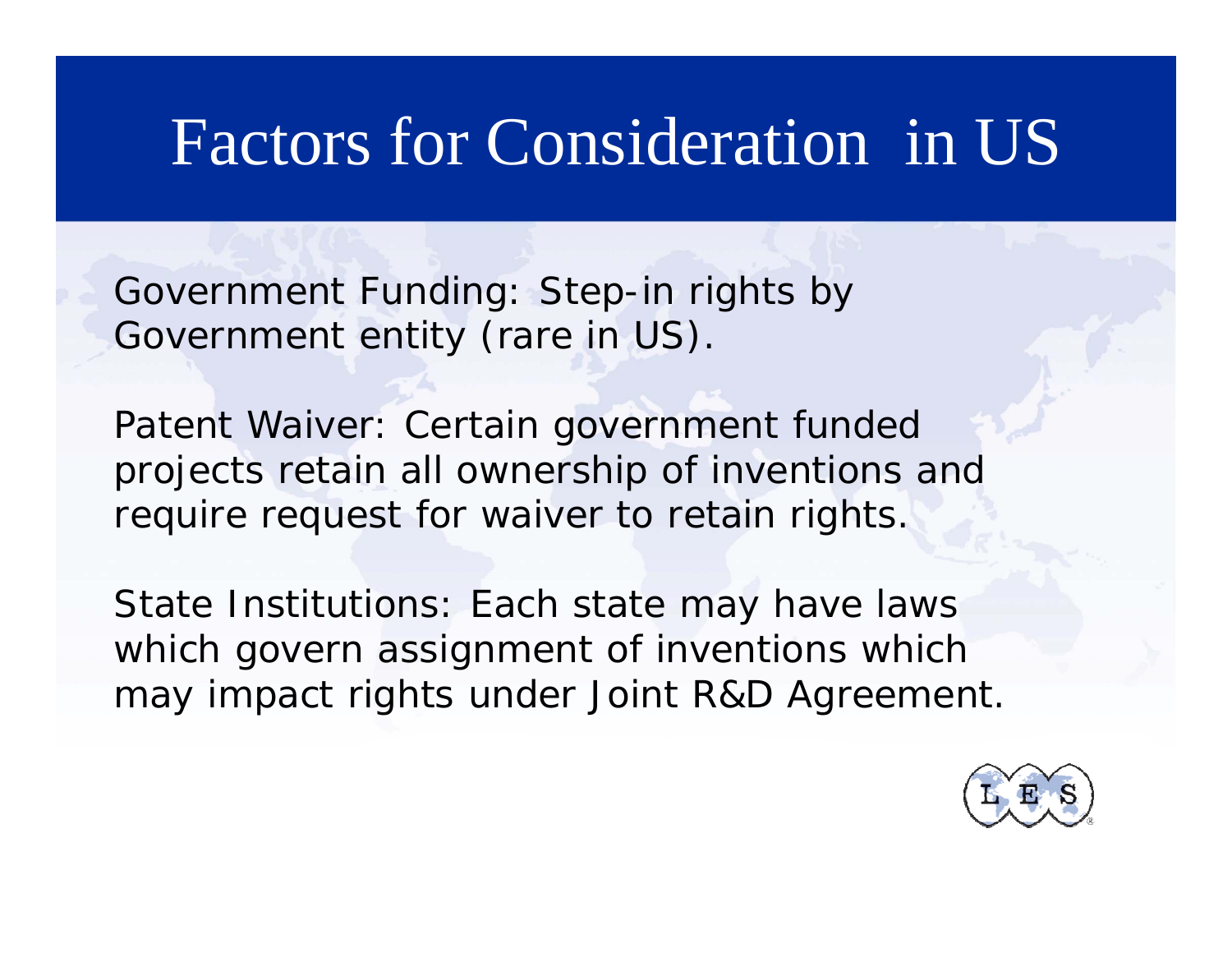## US Continuation Practice

A continuation is a second application for the same invention:

- must be filed before the original prior application becomes abandoned or patented;
- must include at least one inventor named in the prior nonprovisional application but determined by claimed subject matter;
- the continuation disclosure must be the same as that of the original application

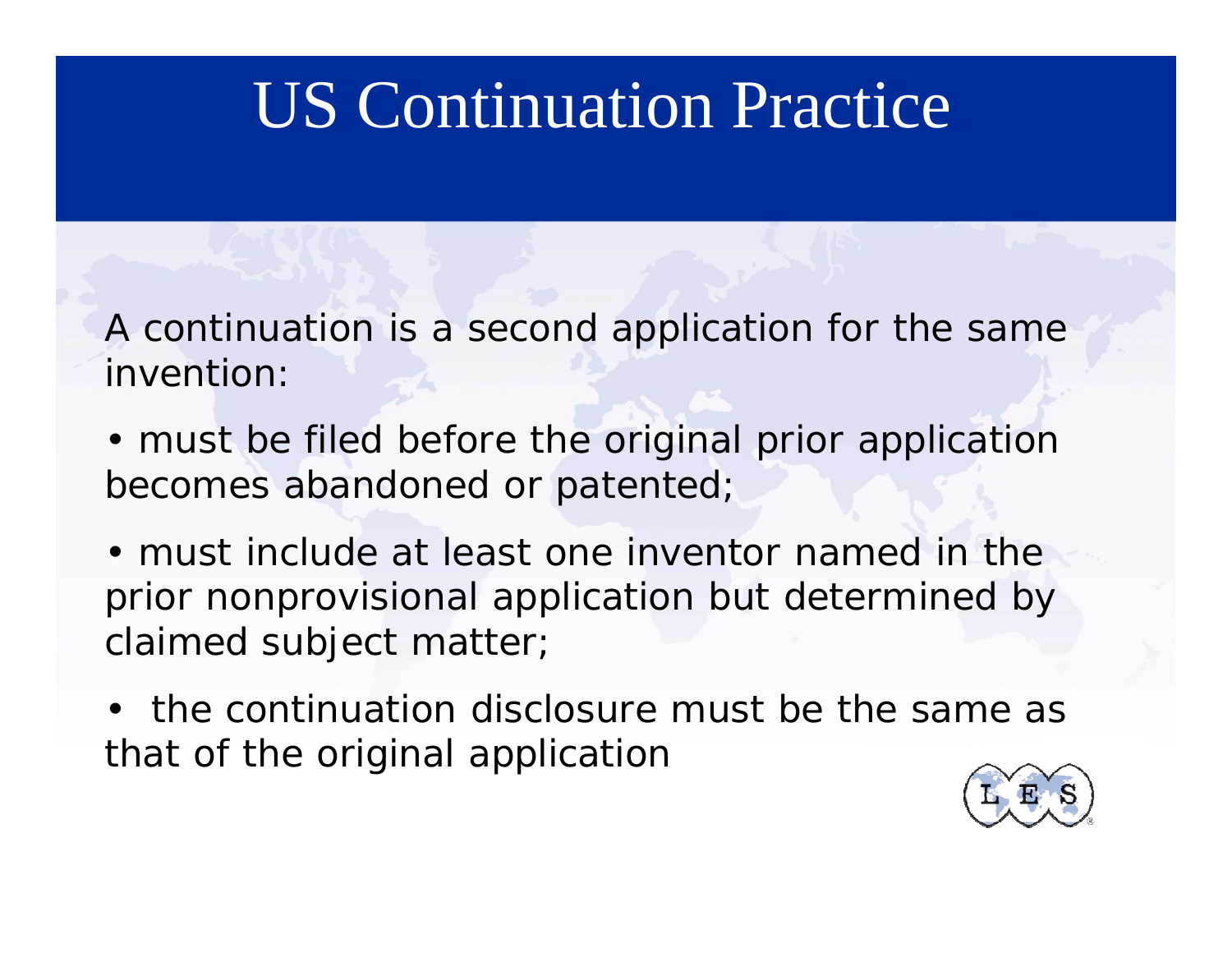### Continuation-in-part Practice

A continuation-in-part (CIP) is an application filed during the lifetime of an earlier non-provisional application:

- must include some substantial portion or all of the earlier application;
- applicant is allowed to include matter *not disclosed* in the earlier application;
- must include at least one inventor named in the earlier application

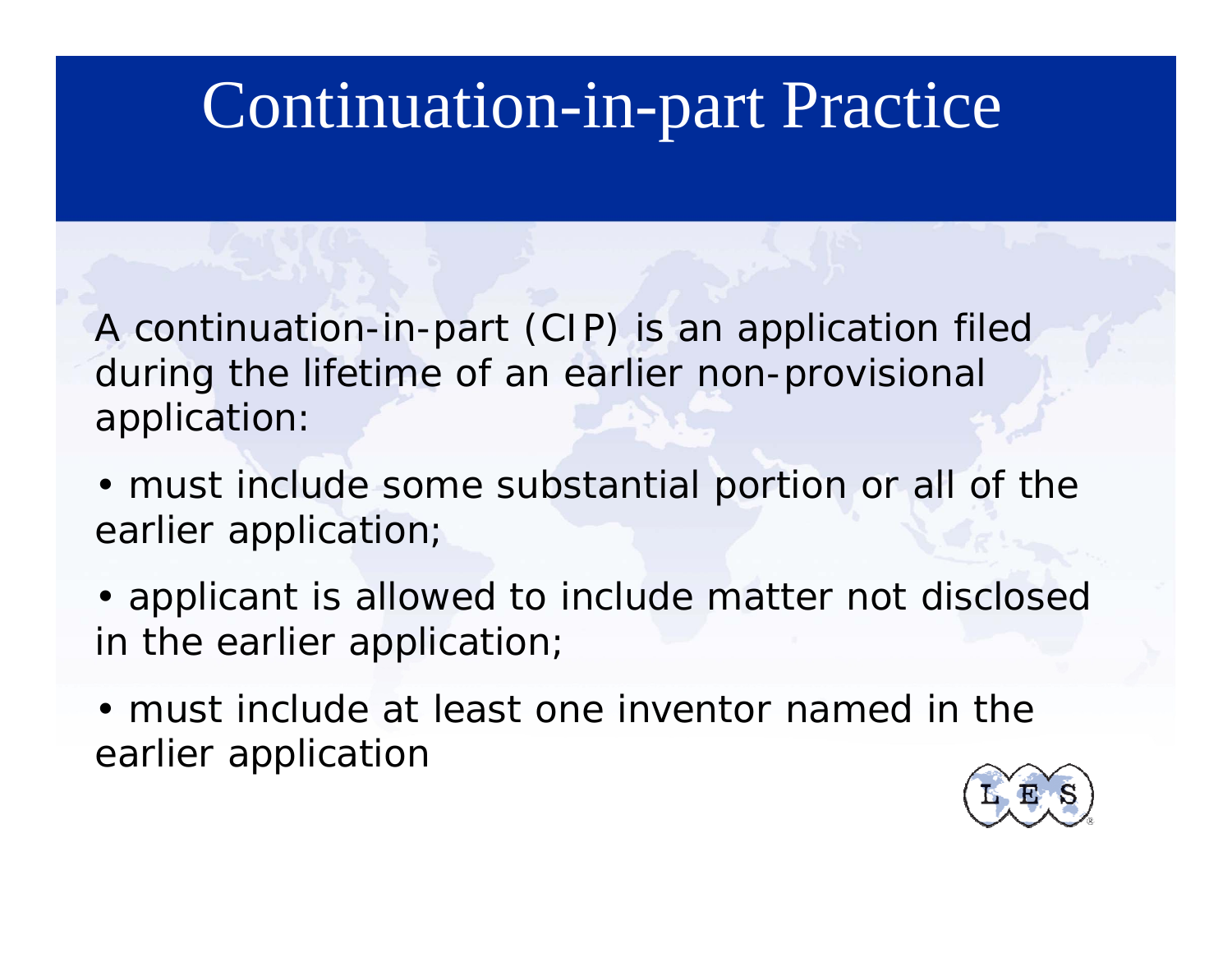## US CIP Practice and Joint R&D

• A continuation-in-part filed by a sole applicant may also derive from an earlier joint application showing a portion only of the subject matter of the later application.

- A joint continuation-in-part application may derive from an earlier sole application.
- Rights in CIP application under Joint R&D Agreement usually determined by inventorship.

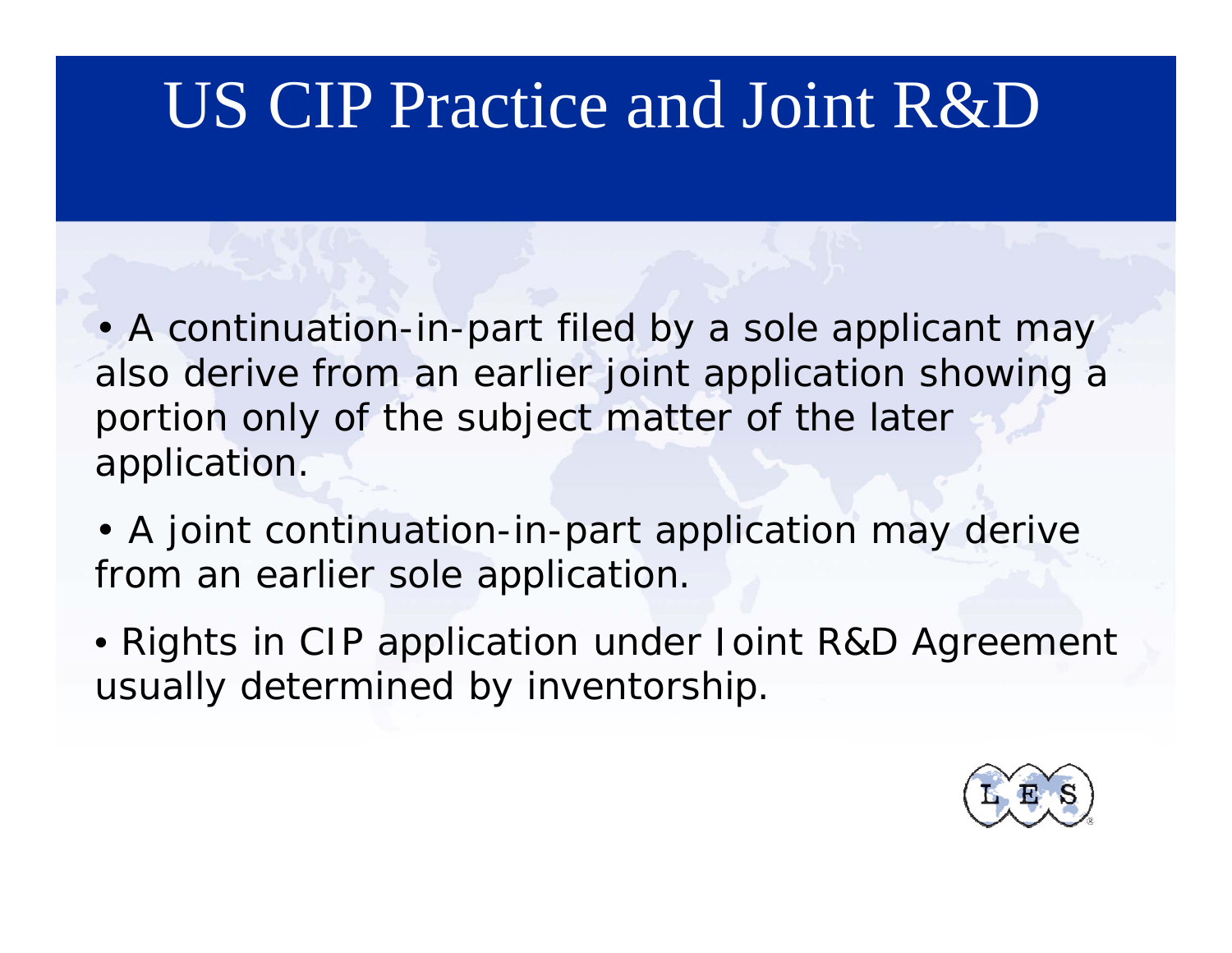#### Joint R&D Patent Application Case Stud y

Neat&Clean is a US corporation and its cleaning robot Neater2008 is a top selling model. Neat&Clean has been always IP savvy and is the owner of an impressive global patent portfolio for Neater2008.

In 2009, Neat&Clean entered into a joint R&D agreement with NextWave, a start up company, to develop Neater2010 that can be operated via a cell phone from any location worldwide. After the joint R&D program has ended, Neat&Clean on its own improved Neater2010 further into Neater2012.

- A. What patent applications can the companies file for Neater2010?
- B. What patent applications can Neat&Clean file for Neater<sub>2012?</sub>

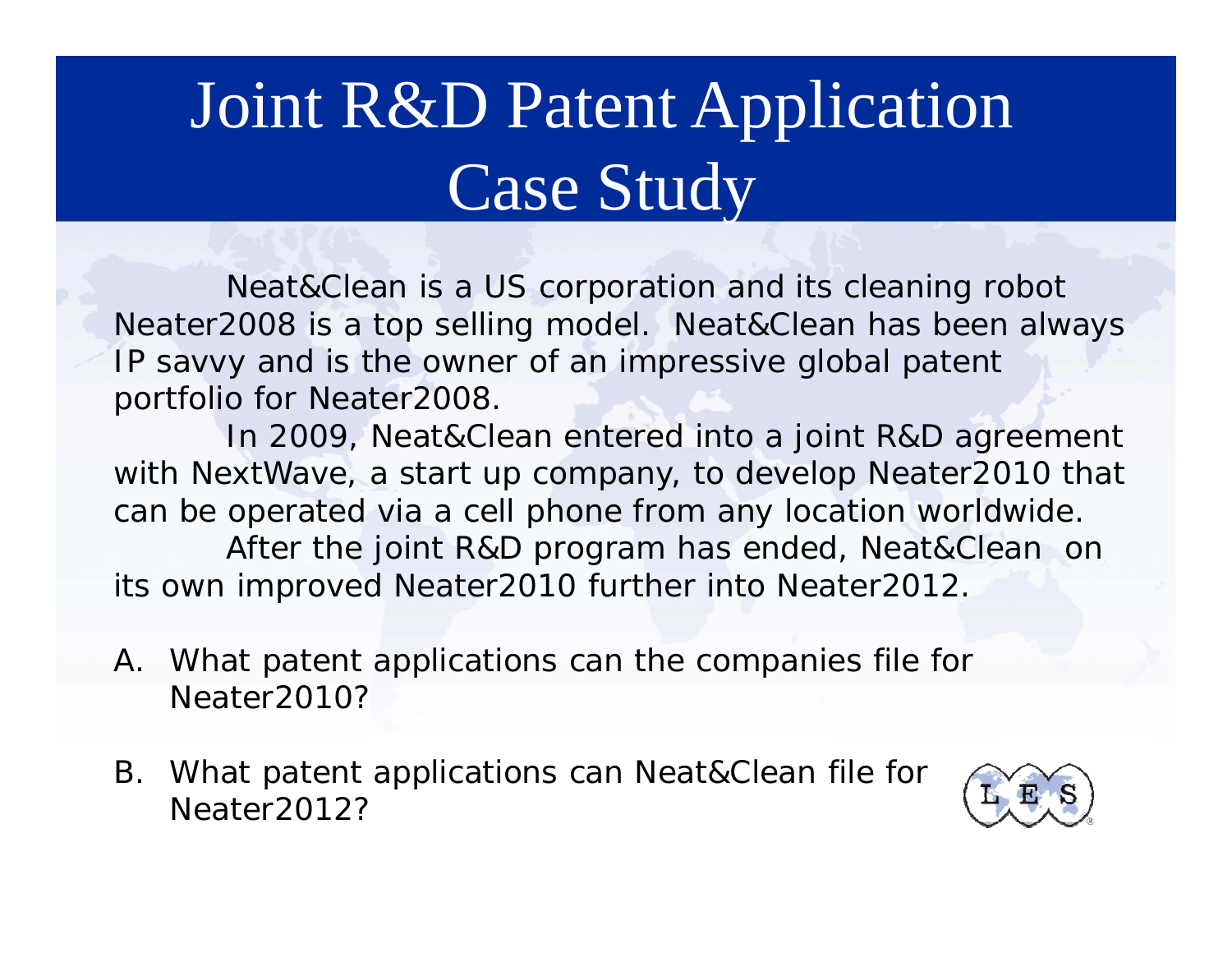## Patent Application for Neater2010

#### **Scenario A.**

Neat&Clean and NextWave jointly file a patent application for Neater2010. In this case, the Neat&Clean prior patent application to Neater2008 is prior art and the Neater2010 application is rejected.

#### **Scenario B.**

Neat&Clean and NextWave file a CIP application which takes its priority from the Neater2008 application and the Neater2008 application is no longer prior art.

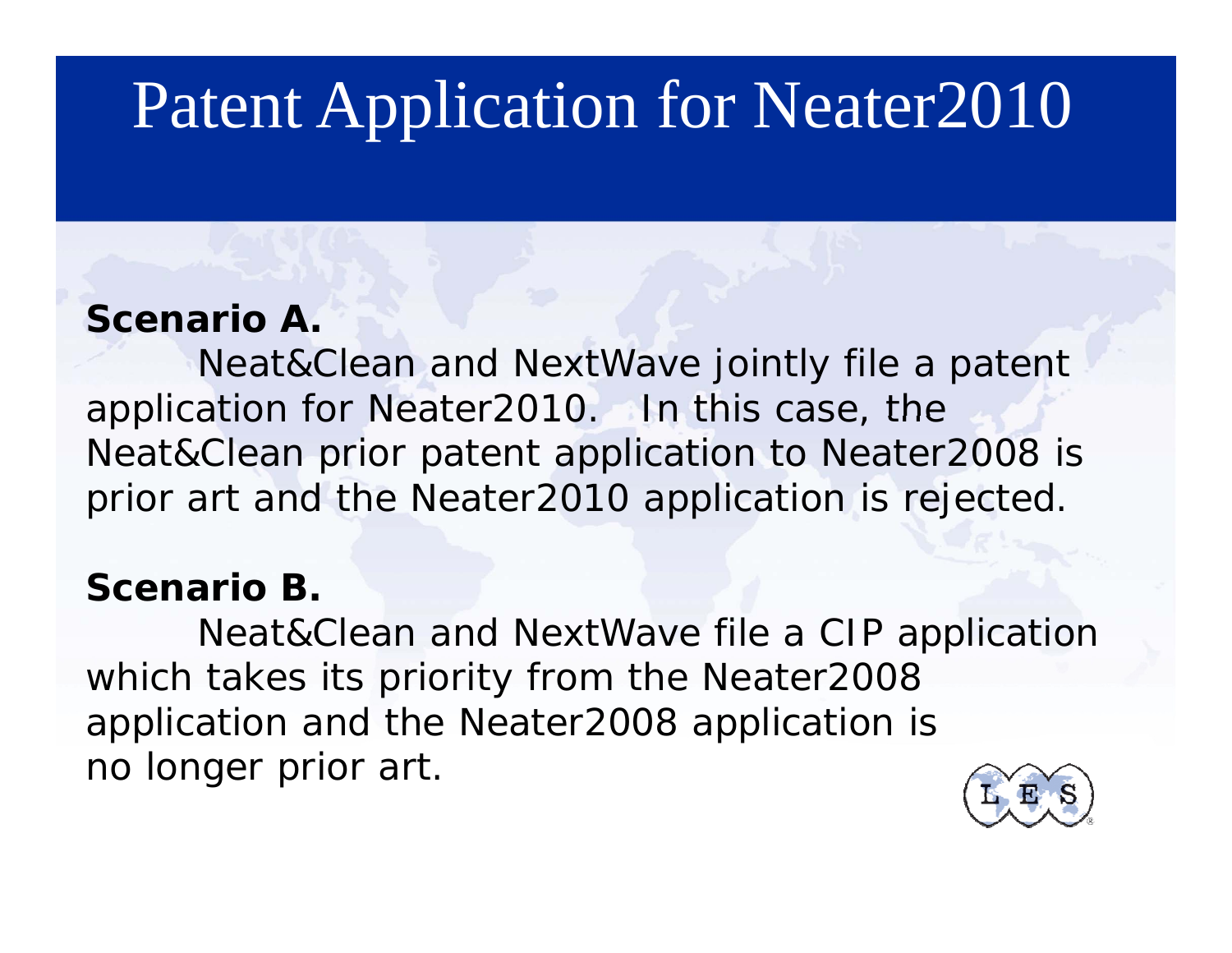### Patent Application for Neater2012

#### **Scenario A.**

Neat&Clean files a patent application for Neater2012. In this case, the Neater2008 and Neater2010 patent applications can be cited as prior art and it may be difficult to overcome the patentability rejections.

#### **Scenario B.**

Neat&Clean files a CIP application which takes its priority from the Neater2010 application and the Neater2008 or Neater2010 application is no longer cited as prior art.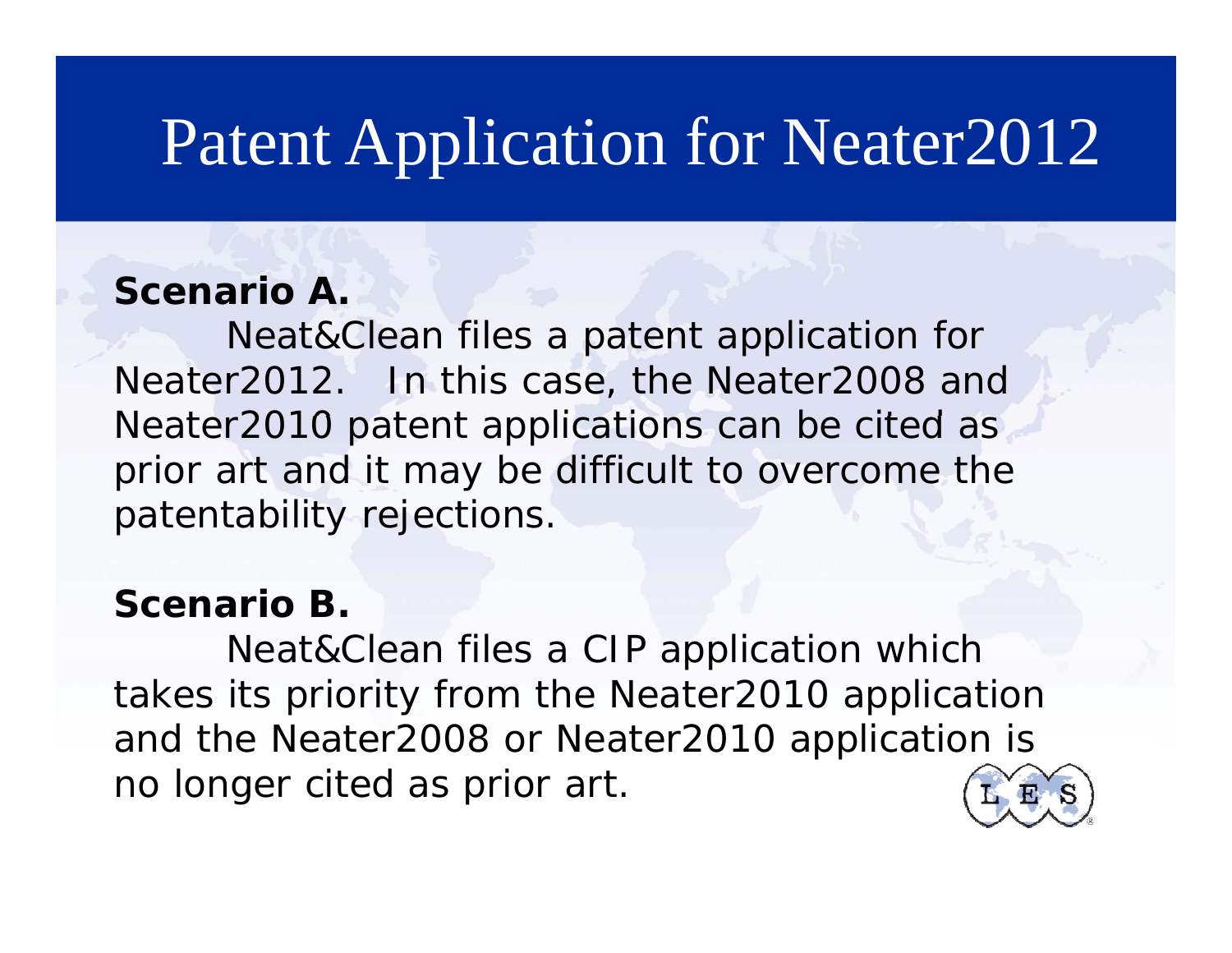#### Other issues

Right to claim priority in Europe

- the PCT must be filed by all the applicants to the priority application or their successors in title
- an assignment cannot retrospectively correct a lack of entitlement
- an assignment must be in writing and signed by both parties
- additional applicants can be added to the PCT without endangering the priority right… maybe!

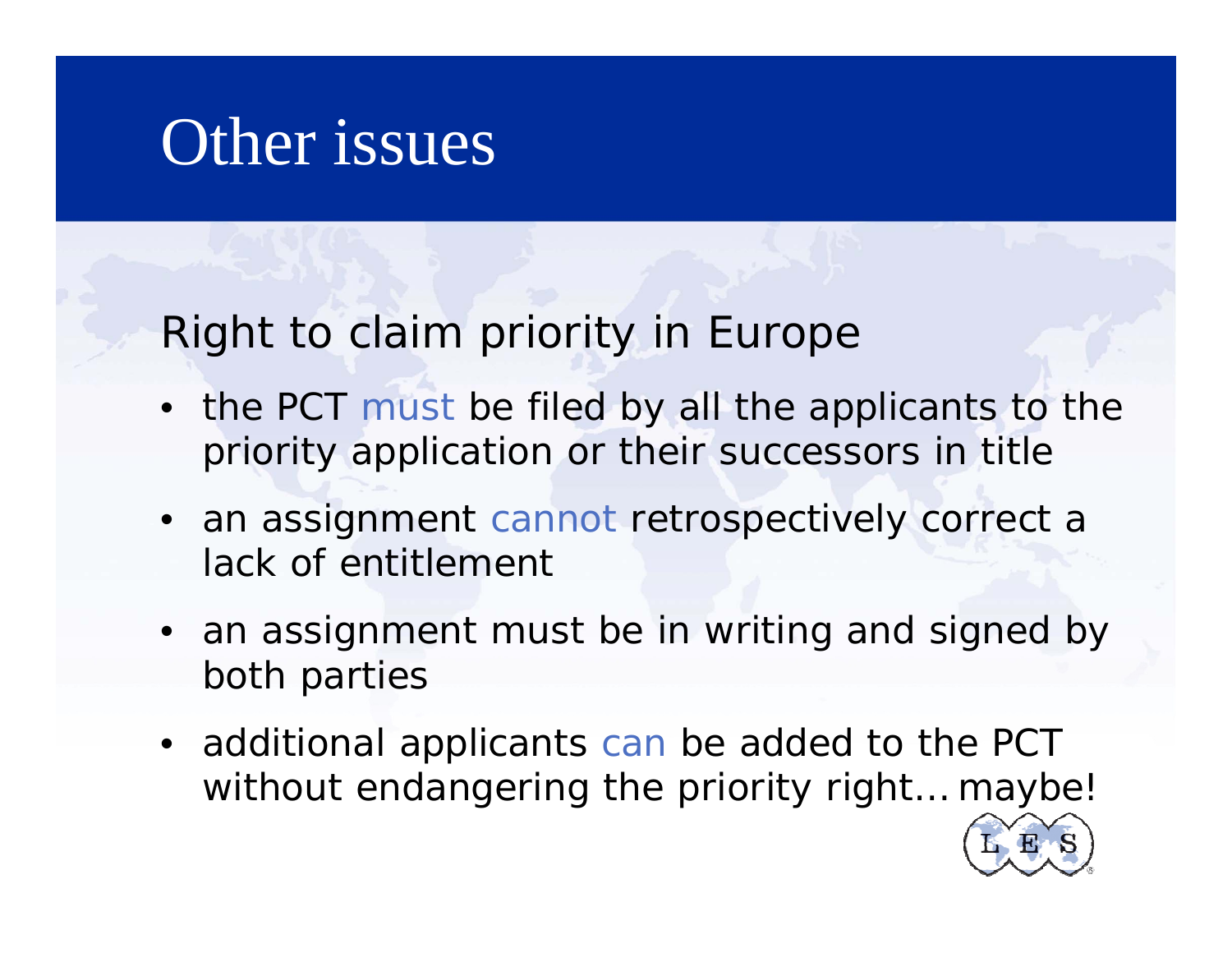#### Other issues

#### Double patenting in Canada

- No terminal disclaimers
- Unity of invention standard very different than US
- All claims related to an inventive concept must be pursued in one application
- Will not be able to file a divisional application for unclaimed subject matter even if different category of claim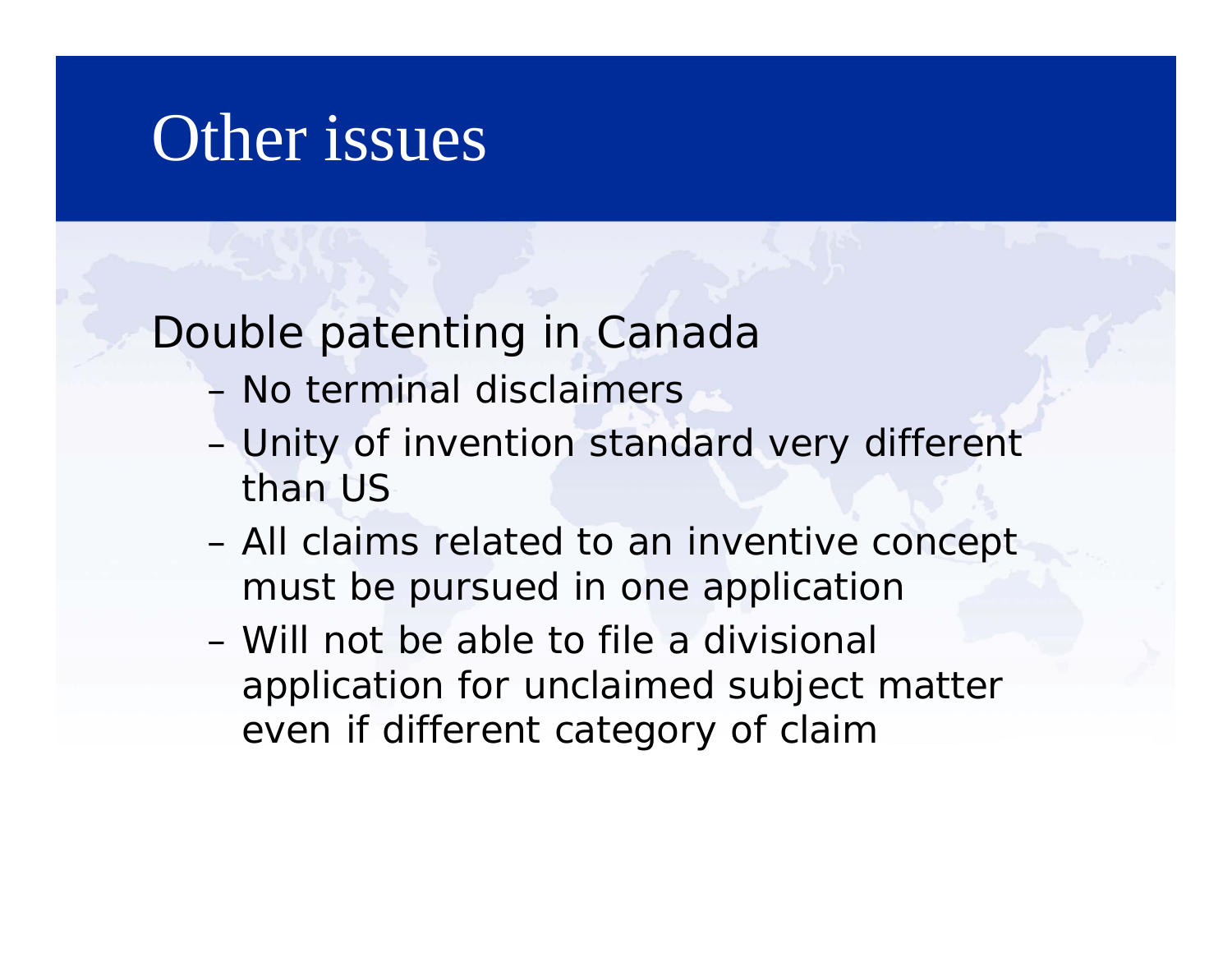#### Patent Application for Lorax2006

- John and Alice are co-inventors of a new cleaning robot, named Lorax2006. The cleaning robot was invented in the basement of John's home in Waterloo, Ontario. John and Alice file patent application for the Lorax2006 technology in Canada, U.S. and Europe.
- Alice has recently received an offer from CleanAll who wishes to purchase her IP rights in Lorax2006. Hesitant to part entirely with her hard work, Alice would rather assign only a portion of her interest to CleanAll and/or license the technology non-exclusively. Alice has not consulted John.